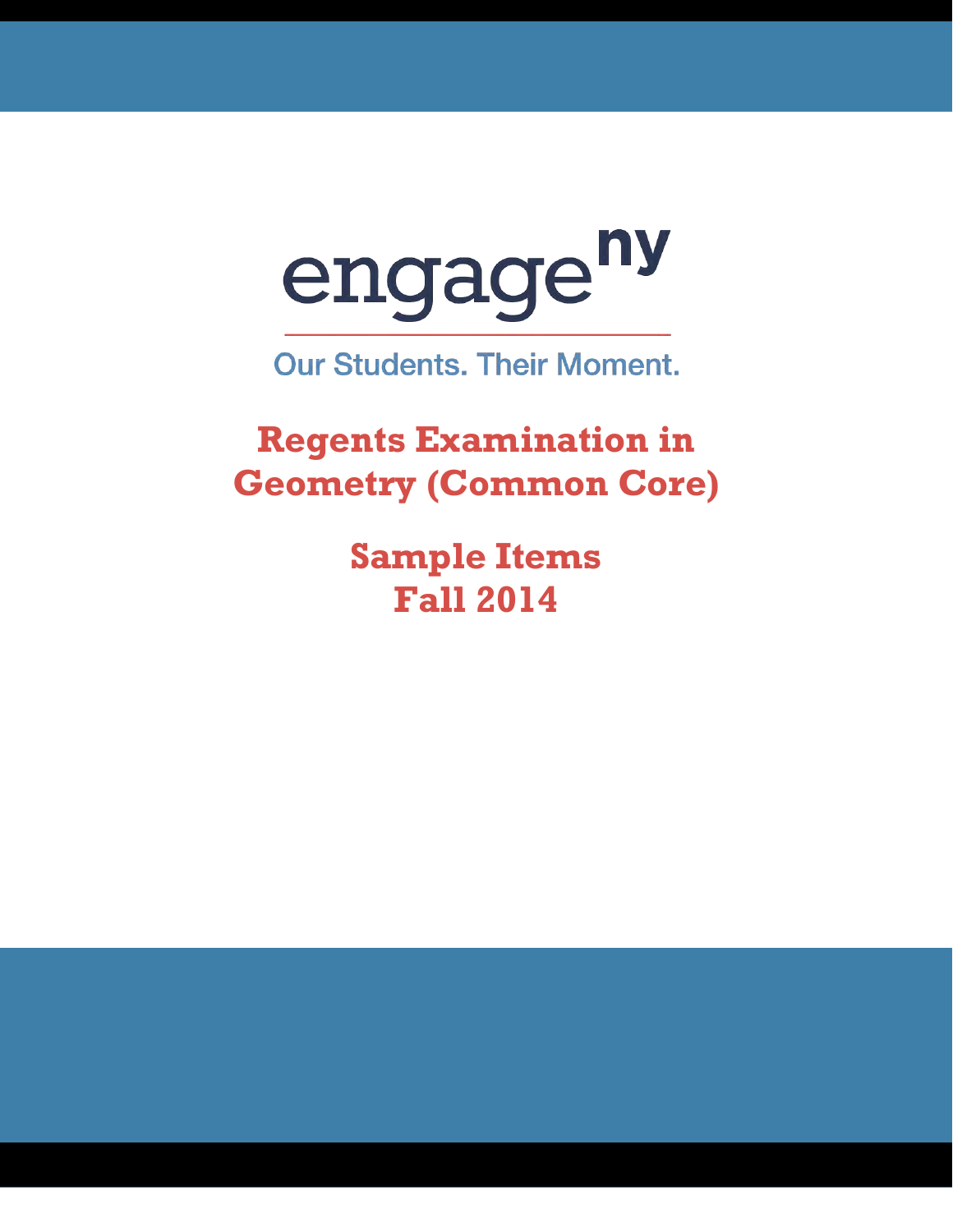

**THE STATE EDUCATION DEPARTMENT** / THE UNIVERSITY OF THE STATE OF NEW YORK / ALBANY, NY 12234

# **New York State Common Core Sample Questions: Regents Examination in Geometry (Common Core)**

With the adoption of the New York P-12 Common Core Learning Standards (CCLS) in ELA/Literacy and Mathematics, the Board of Regents signaled a shift in both instruction and assessment. Educators around the state have already begun instituting Common Core instruction in their classrooms. To aid in this transition, we are providing sample Regents Examination in Geometry (Common Core) questions to help students, parents, and educators better understand the instructional shifts demanded by the Common Core and the rigor required to ensure that all students are on track to college and career readiness.

## **These Questions Are Teaching Tools**

The sample questions emphasize the instructional shifts demanded by the Common Core. For Geometry (Common Core) we have provided thirteen questions. These questions include multiple choice and constructed response. The sample questions are teaching tools for educators and can be shared freely with students and parents. They are designed to help clarify the way the Common Core should drive instruction and how students will be assessed on the Regents Examination in Geometry measuring CCLS beginning in June 2015. NYSED is eager for feedback on these sample questions. Your input will guide us as we develop future exams.

## **These Questions Are NOT Test Samplers**

While educators from around the state have helped craft these sample questions, they have not undergone the same extensive review, vetting, and field testing that occurs with actual questions used on the State exams. The sample questions were designed to help educators think about content, NOT to show how operational exams look exactly or to provide information about how teachers should administer the test.

## **How to Use the Sample Questions**

- Interpret how the standards are conceptualized in each question.
- Note the multiple ways the standard is assessed throughout the sample questions.
- Look for opportunities for mathematical modeling, i.e., connecting mathematics with the real world by conceptualizing, analyzing, interpreting, and validating conclusions in order to make decisions about situations in everyday life, society, or the workplace.
- Consider the instructional changes that will need to occur in your classroom.
- Notice the application of mathematical ways of thinking to real-world issues and challenges.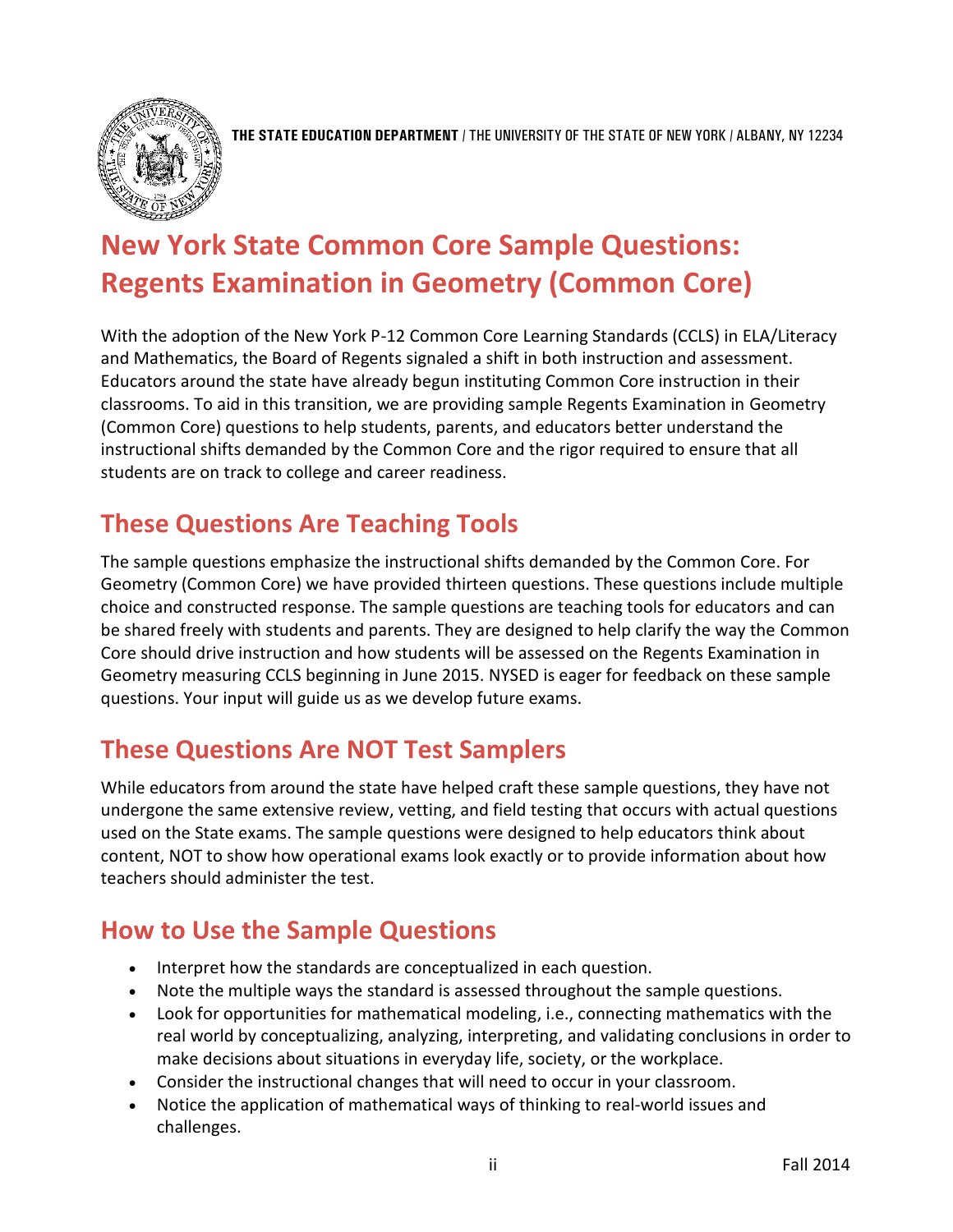- Pay attention to the strong distractors in each multiple-choice question.
- **Don't** consider these questions to be the only way the standard will be assessed.
- **Don't** assume that the sample questions represent a mini-version of future State exams.

## **Understanding Math Sample Questions**

## **Multiple-Choice Questions**

Sample multiple-choice math questions are designed to assess CCLS math standards. Math multiple-choice questions assess procedural fluency and conceptual understanding. Unlike questions on past math exams, many require the use of multiple skills and concepts. Within the sample questions, all distractors will be based on plausible missteps.

## **Constructed-Response Questions**

Math constructed-response questions are similar to past questions, asking students to show their work in completing one or more tasks or more extensive problems. Constructed-response questions allow students to show their understanding of math procedures, conceptual understanding, and application.

## **Format of the Math Sample Questions Document**

The Math Sample Questions document is formatted so that headings appear below each item to provide information for teacher use to help interpret the item, understand alignment with the CCLS, and inform instruction. A list of the headings with a brief description of the associated information is shown below.

**Key:** This is the correct response or, in the case of multiple-choice items, the correct option.

- **Measures CCLS:** This item measures the knowledge, skills, and proficiencies characterized by the standards within the identified cluster.
- **Mathematical Practices:** If applicable, this is a list of mathematical practices associated with the item.
- **Commentary:** This is an explanation of how the item measures the knowledge, skills, and proficiencies characterized by the identified cluster.
- **Rationale:** For multiple-choice items, this section provides the correct option and demonstrates one method for arriving at that response. For constructed-response items, one possible approach to solving the item is shown followed by the scoring rubric that is specific to the item. Note that there are often multiple approaches to solving each problem. The rationale section provides only one example. The scoring rubrics should be used to evaluate the efficacy of different methods of arriving at a solution.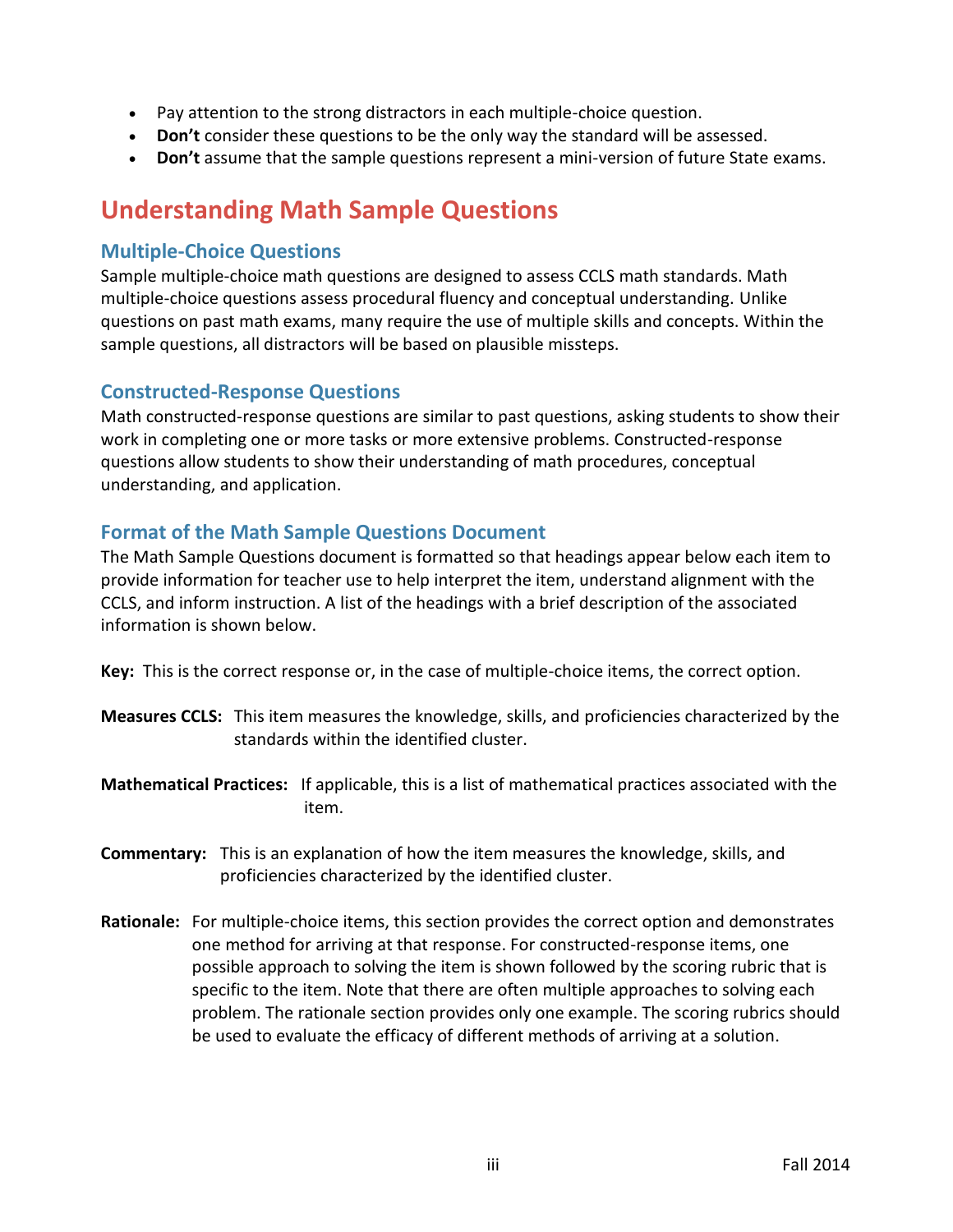- 1 A man who is 5 feet 9 inches tall casts a shadow of 8 feet 6 inches. Assuming that the man is standing perpendicular to the ground, what is the angle of elevation from the end of the shadow to the top of the man's head, to the *nearest tenth of a degree*?
	- (1) 34.1
	- $(2)$  34.5
	- $(3)$  42.6
	- $(4)$  55.9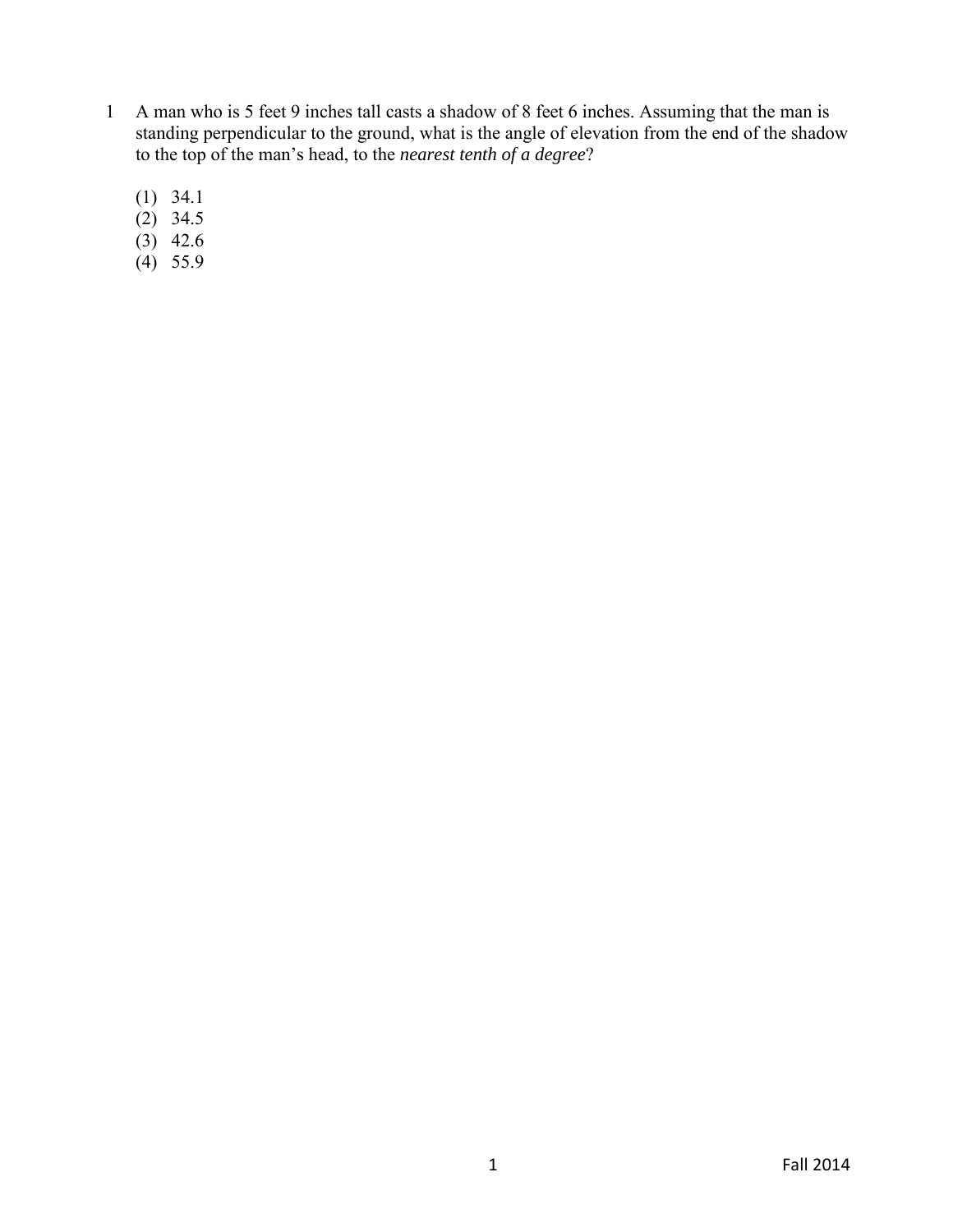**Key:** 1

## **Measures CCLS:** G-SRT.C

#### **Mathematical Practice:** 4

- **Commentary:** This question measures G-SRT.C because students are required to find the angle of elevation using right triangle trigonometry.
- **Rationale:** Option 1 is correct. The man's height, 69 inches, is opposite to the angle of elevation, and the shadow length, 102 inches, is adjacent to the angle of elevation. Therefore, tangent must be used to find the angle of elevation.





Angle of elevation is 34.1°

Angle of elevation is 34.1°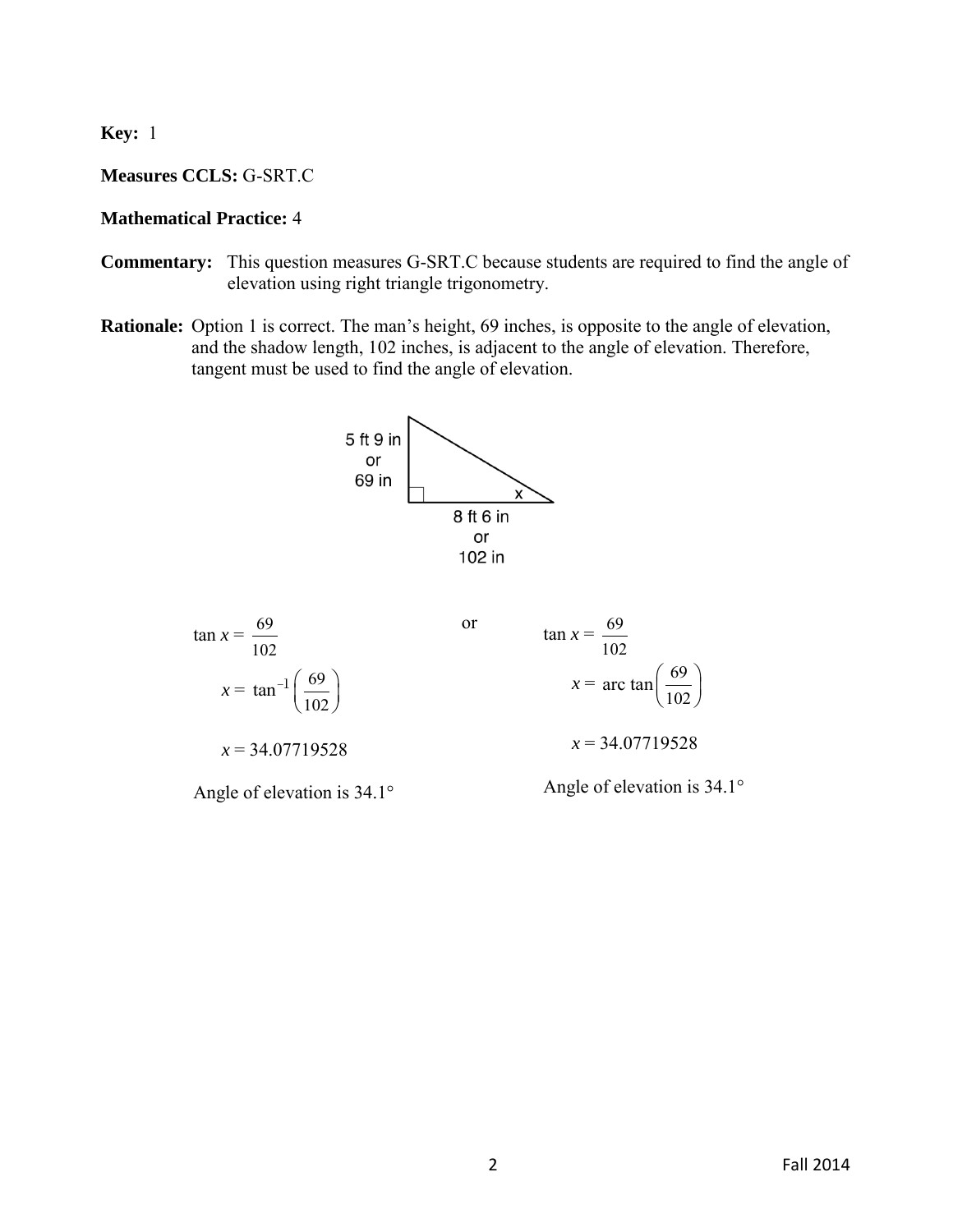2 The image of  $\triangle ABC$  after a rotation of 90° clockwise about the origin is  $\triangle DEF$ , as shown below.



Which statement is true?

- $(1)$  *BC*  $\cong$  *DE*
- $(2)$   $AB \cong DF$
- $(3)$   $\angle C \cong \angle E$
- (4)  $\angle A \cong \angle D$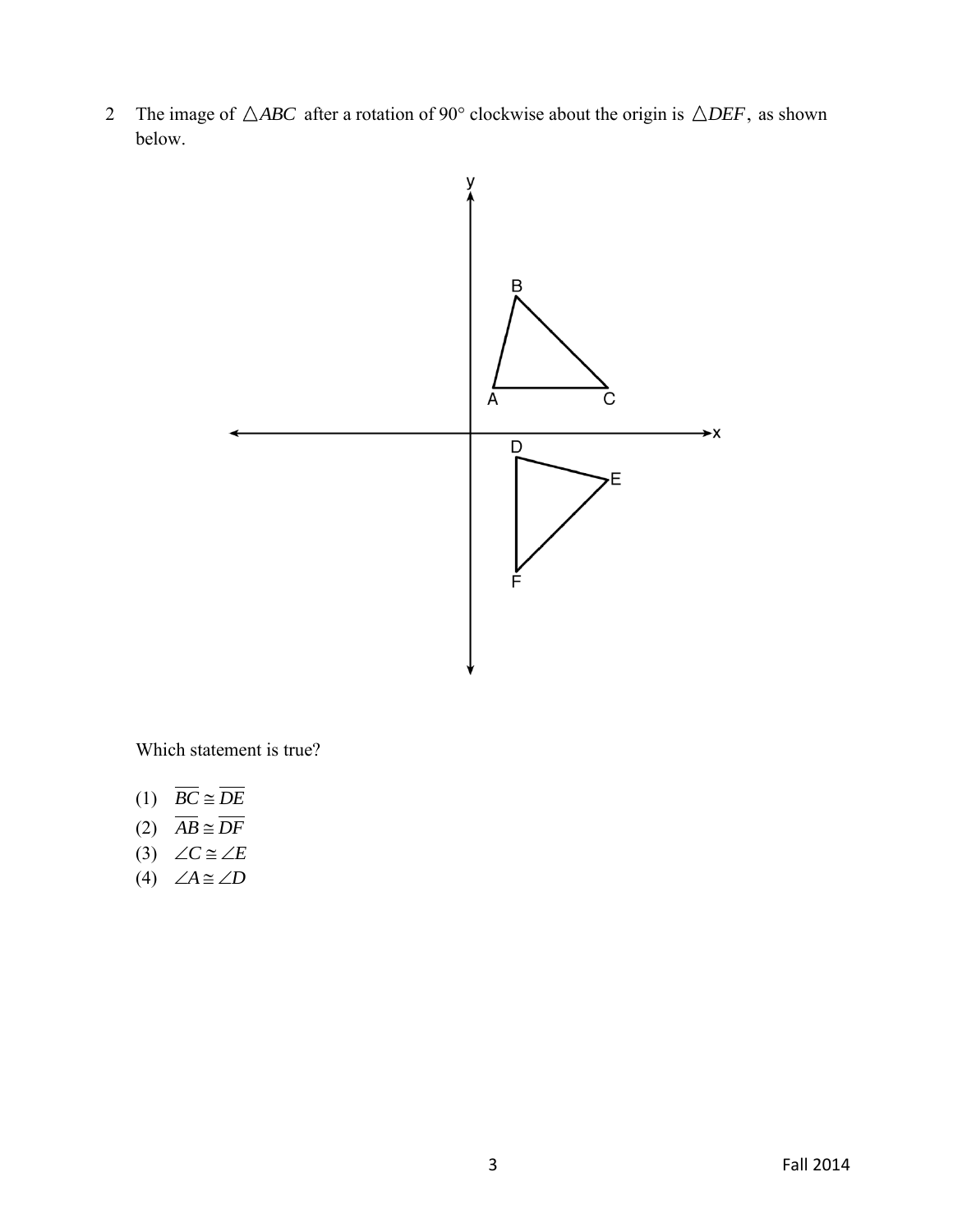**Key:** 4

## **Measures CCLS:** G-CO.B

## **Mathematical Practice:** 2

- **Commentary:** This question measures G-CO.B because students must reason that the figure resulting from a rigid motion will have angles congruent to the angles of the original figure.
- **Rationale:** Option 4 is correct. The measures of the angles of a triangle remain the same after all rotations because rotations are rigid motions which preserve angle measure.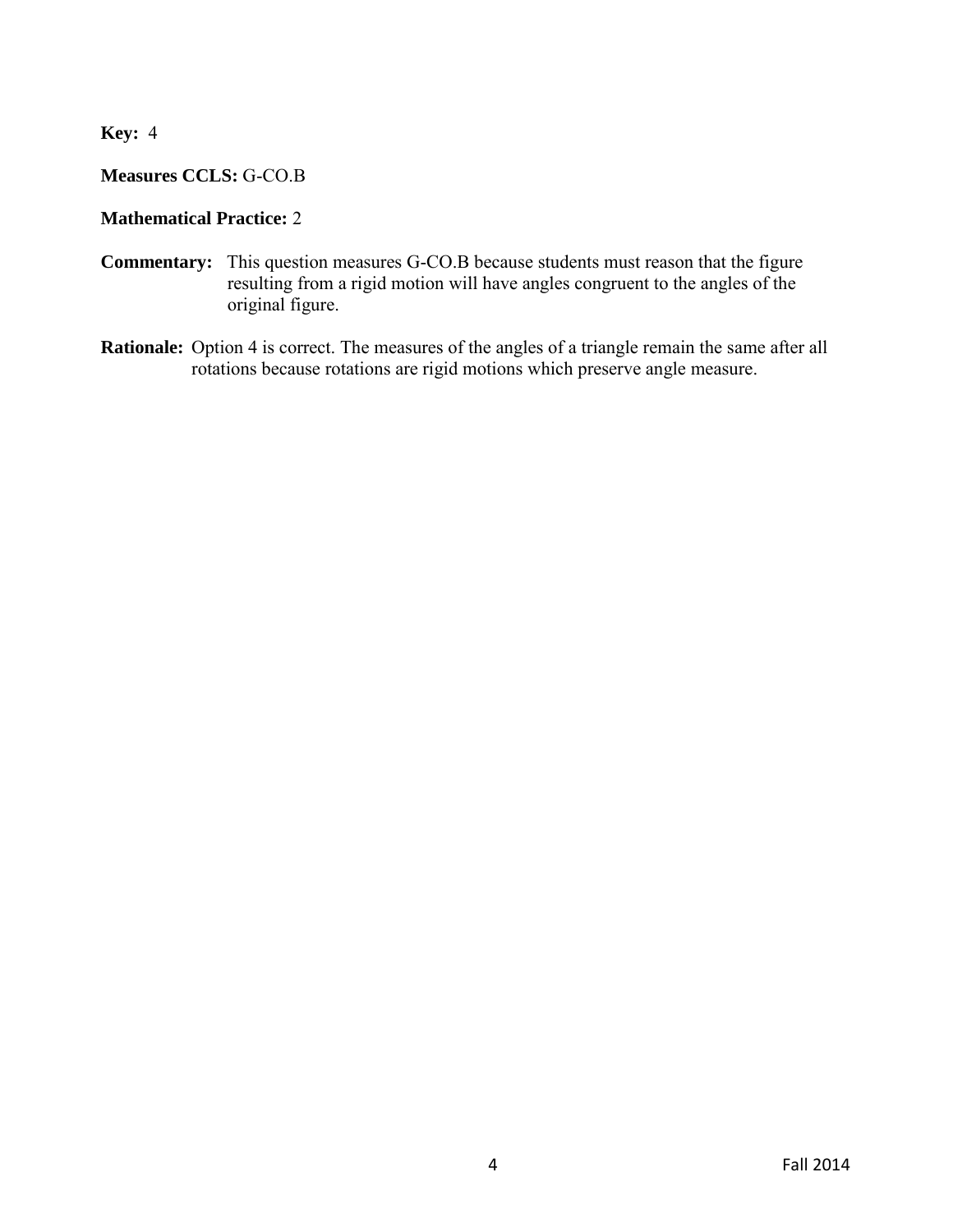- 3 The line  $y = 2x 4$  is dilated by a scale factor of  $\frac{3}{5}$ 2 and centered at the origin. Which equation represents the image of the line after the dilation?
- (1)  $y = 2x 4$ (2)  $y = 2x - 6$ (3)  $y = 3x - 4$ (4)  $y = 3x - 6$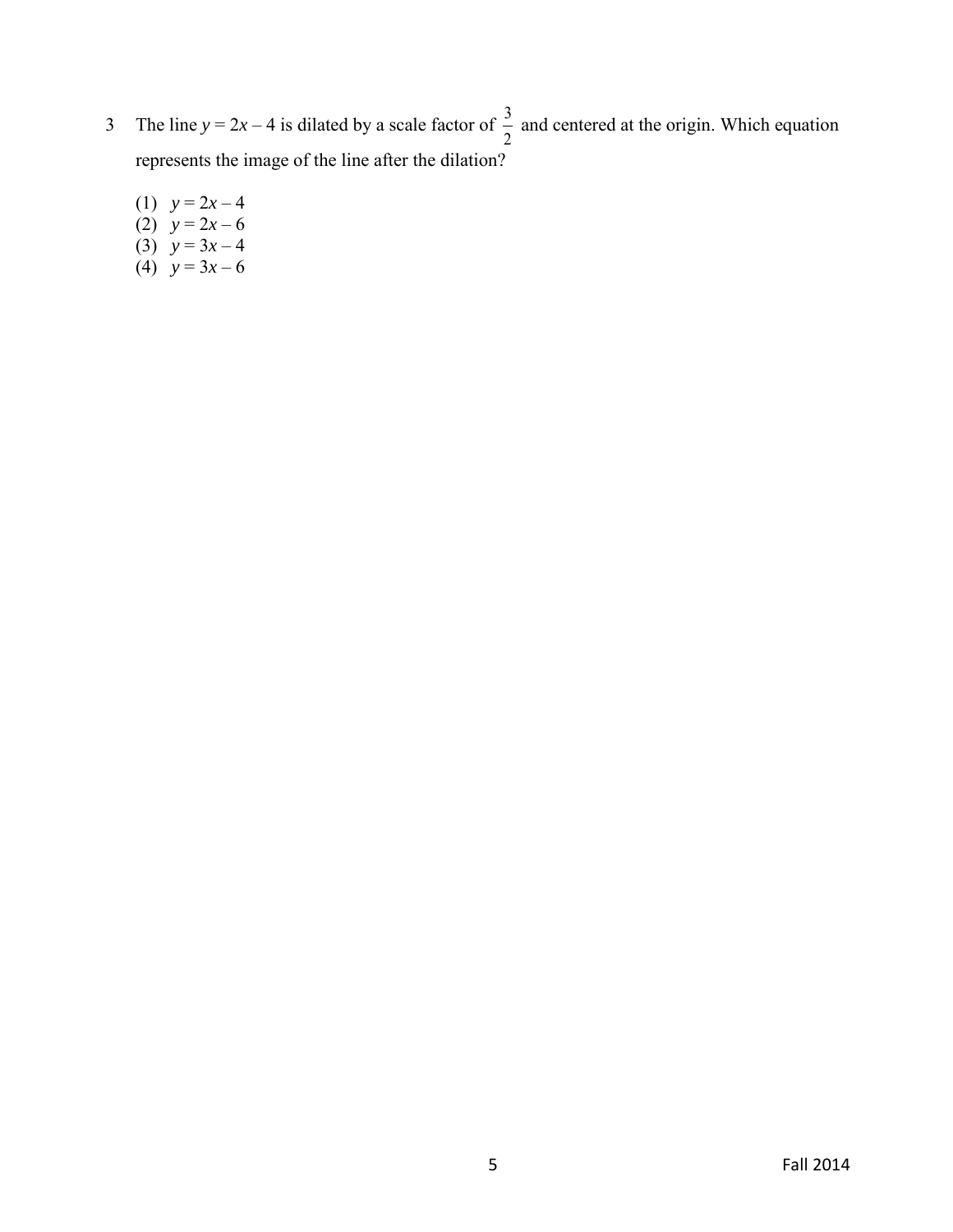**Key:** 2

## **Measures CCLS:** G-SRT.A

### **Mathematical Practice:** 1

- **Commentary:** This question measures G-SRT.A because students are required to dilate a line not passing through the center of dilation.
- **Rationale:** Option 2 is correct. The line  $y = 2x 4$  does not pass through the center of dilation, so the dilated line will be distinct from  $y = 2x - 4$ . Since a dilation preserves parallelism, the line  $y = 2x - 4$  and its image will be parallel, with slopes of 2. To obtain the *y*-intercept of the dilated line, the scale factor of the dilation,  $\frac{3}{5}$ 2 , can be applied to the *y*-intercept,  $(0,-4)$ , therefore,  $(0 \cdot \frac{3}{2})$ 2  $, -4 \cdot \frac{3}{4}$ 2  $) \rightarrow (0,-6)$ . So the equation of the dilated line is  $y = 2x - 6$ .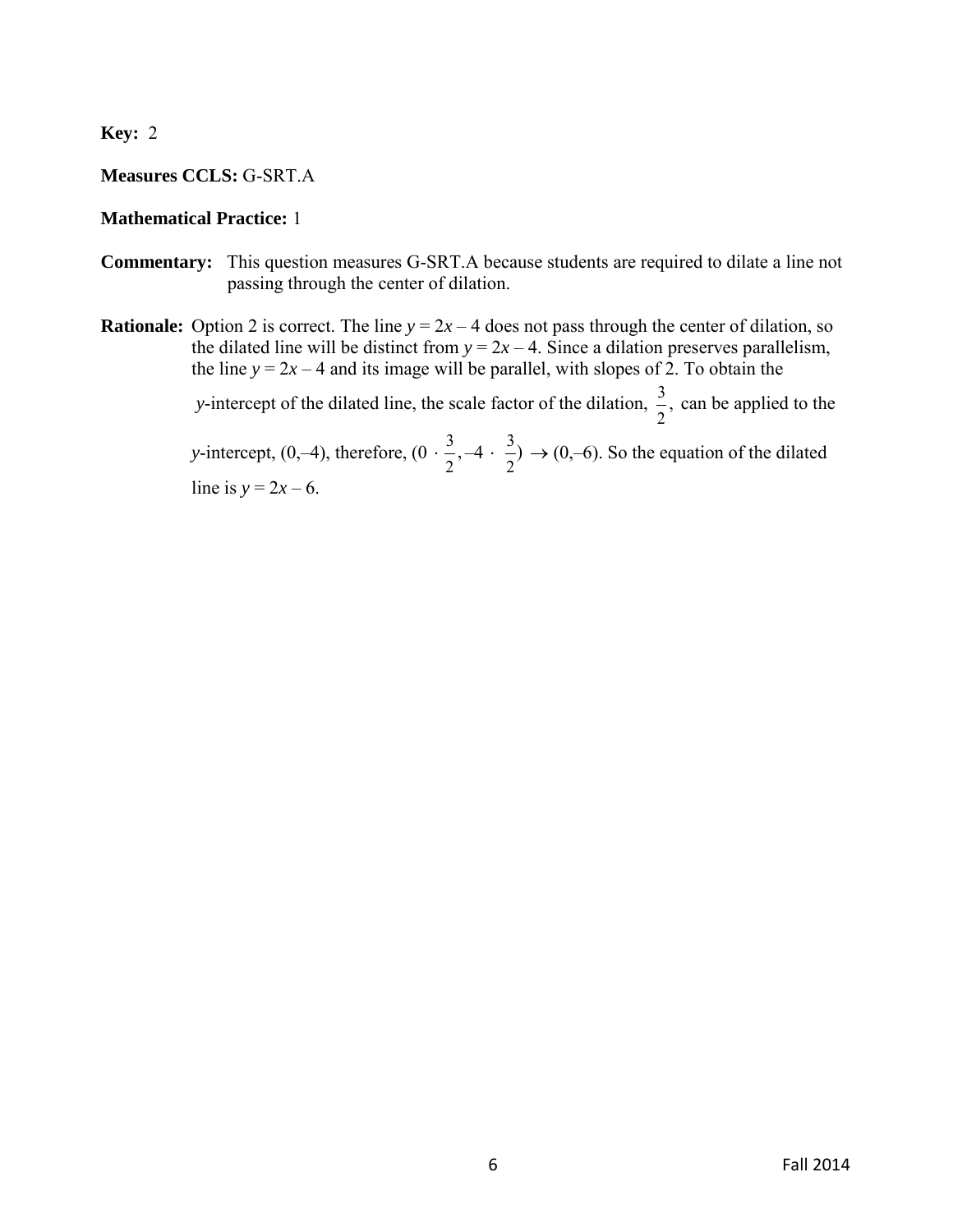4 In the diagram below, the circle shown has radius 10. Angle *B* intercepts an arc with a length of 2π.



What is the measure of angle *B*, in radians?

(1)  $10 + 2\pi$ 

π

- (2) 20π
- (3)  $\frac{\pi}{2}$ 
	- 5
- (4)  $\frac{5}{5}$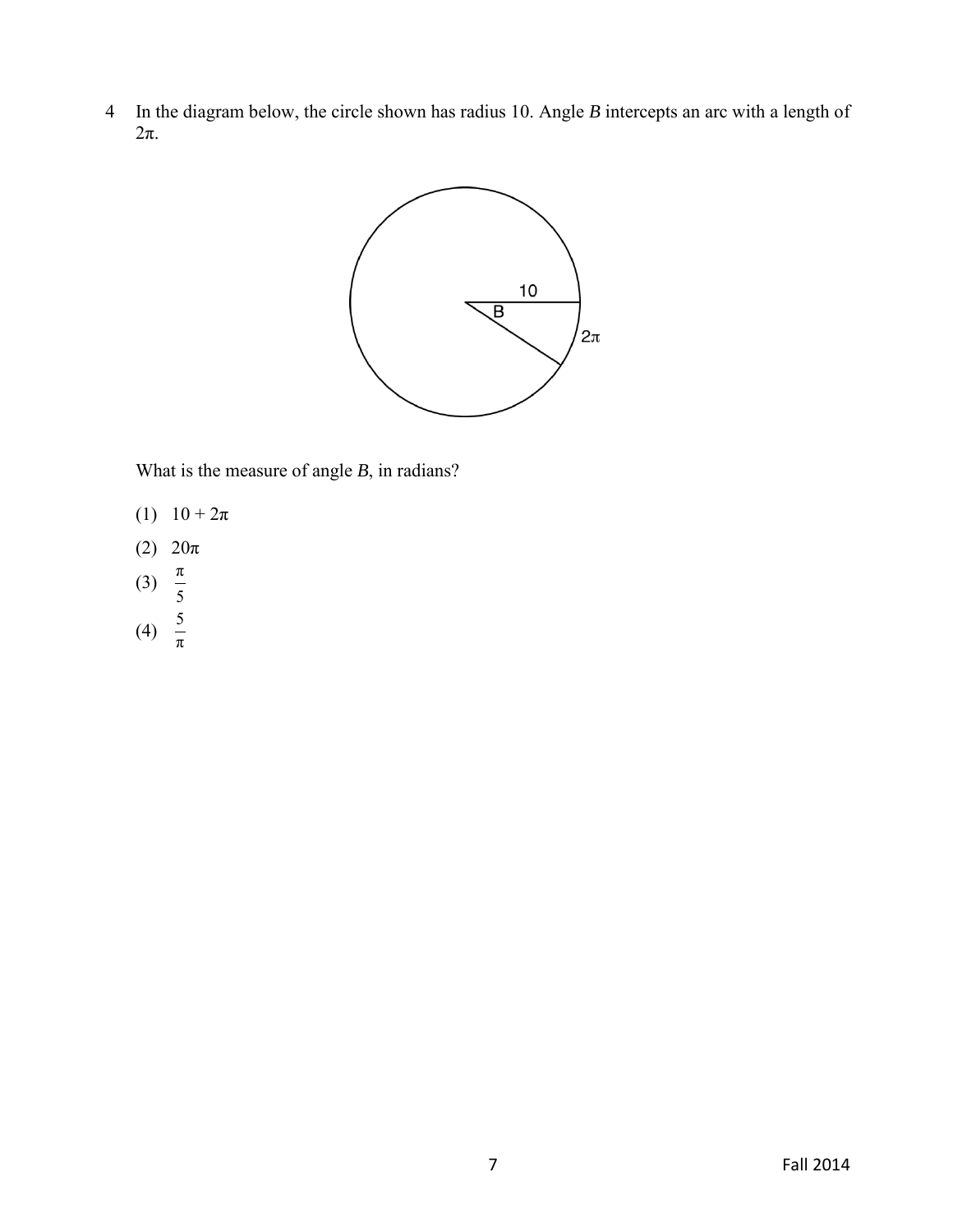**Key:** 3

**Measures CCLS:** G-C.B

## **Mathematical Practice:** 1

**Commentary:** This question measures G-C.B because students are required to use the fact that the length of the arc intercepted by an angle is proportional to the radius.

**Rationale:** Option 3 is correct.

| $s = \theta r$        |    | $C = 2\pi r$                                    |                                       |
|-----------------------|----|-------------------------------------------------|---------------------------------------|
| $2\pi = A(10)$        | or | $C = 2\pi(10)$                                  |                                       |
| $\frac{2\pi}{10} = A$ |    | $C = 20\pi$                                     |                                       |
|                       |    | $\frac{2\pi}{20\pi} = \frac{x}{360}$            | $\frac{2\pi}{20\pi} = \frac{x}{2\pi}$ |
|                       |    | $20x = 720$                                     | $20x = 4\pi$                          |
|                       |    | $x = 36$                                        | $x = \frac{2\pi}{10}$                 |
|                       |    | $36 \cdot \frac{\pi}{180}$<br>$\frac{2\pi}{10}$ |                                       |
|                       |    |                                                 |                                       |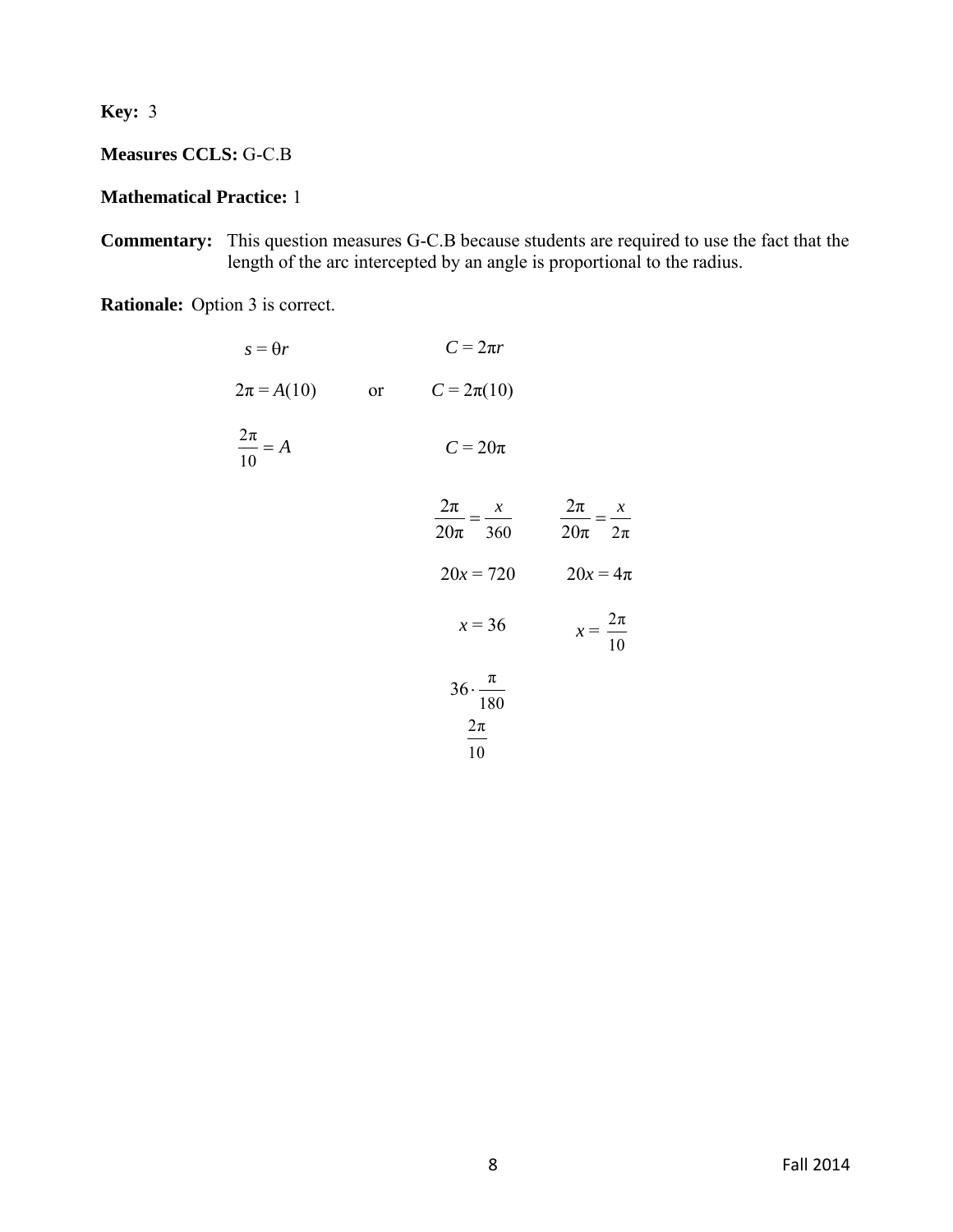5 In isosceles  $\triangle MNP$ , line segment *NO* bisects vertex  $\angle MNP$ , as shown below. If  $MP = 16$ , find the length of *MO* and explain your answer.

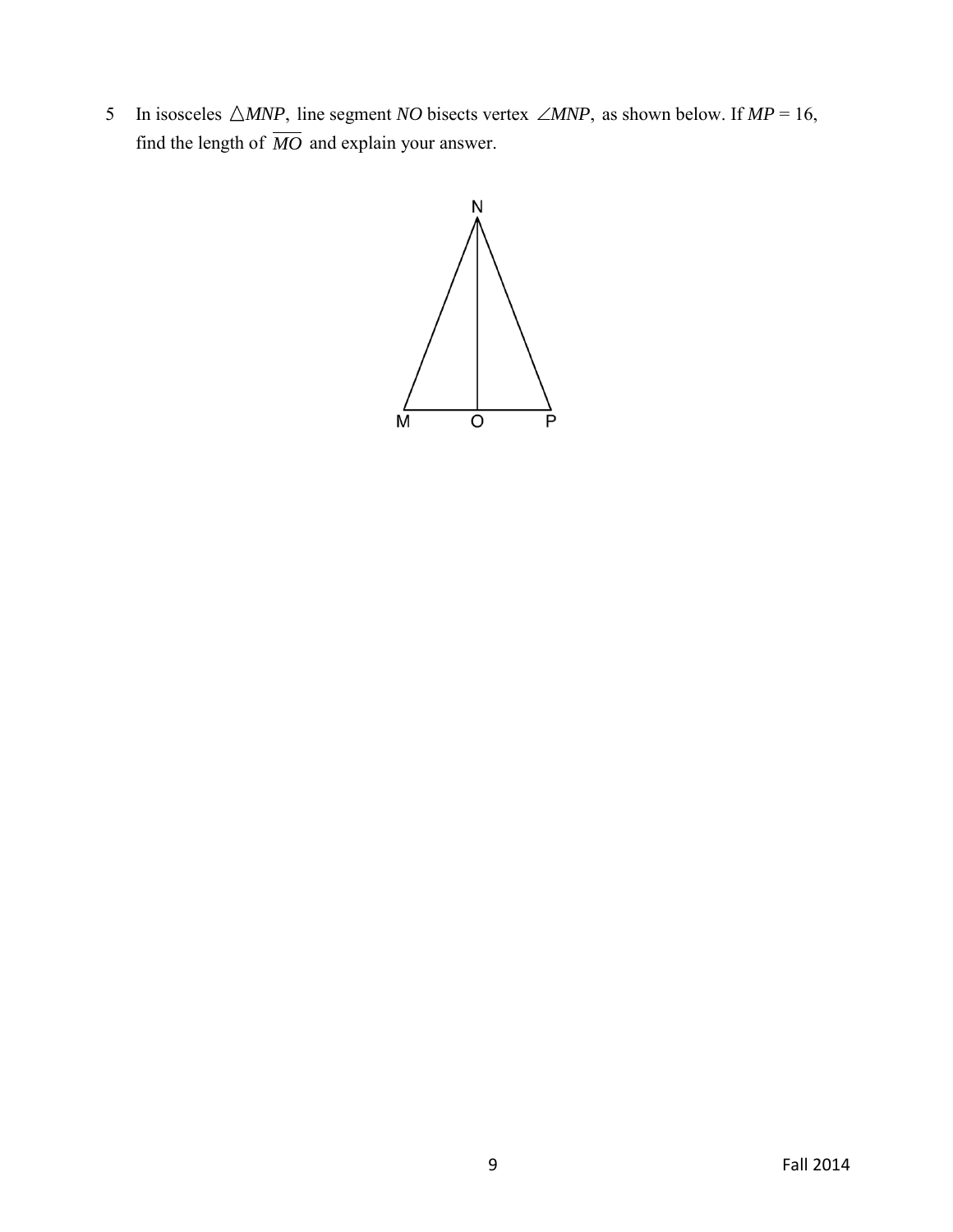## **Measures CCLS:** G-SRT.B

## **Mathematical Practice:** 2,3

- **Commentary:** This question measures G-SRT.B because students are required to solve a problem by applying triangle congruence criteria.
- **Rationale:** Triangle *MNO* is congruent to triangle *PNO* by side-angle-side criteria. Since  $MNO \cong \triangle PNO$ , then  $\overline{MO} \cong \overline{PO}$  by CPCTC. So  $\overline{NO}$  must divide  $\overline{MP}$  in half, therefore,  $MO = 8$ .

#### **Rubric:**

- [2] 8, and correct work is shown. A complete and correct explanation is written.
- [1] Appropriate work is shown, but one computational error is made.

*or*

[1] Appropriate work is shown, but one conceptual error is made.

#### *or*

- [1] 8, and correct work is shown, but the explanation is incomplete or is incorrect.
- [0] 8, but no work is shown.

#### *or*

[0] A zero response is completely incorrect, irrelevant, or incoherent or is a correct response that was obtained by an obviously incorrect procedure.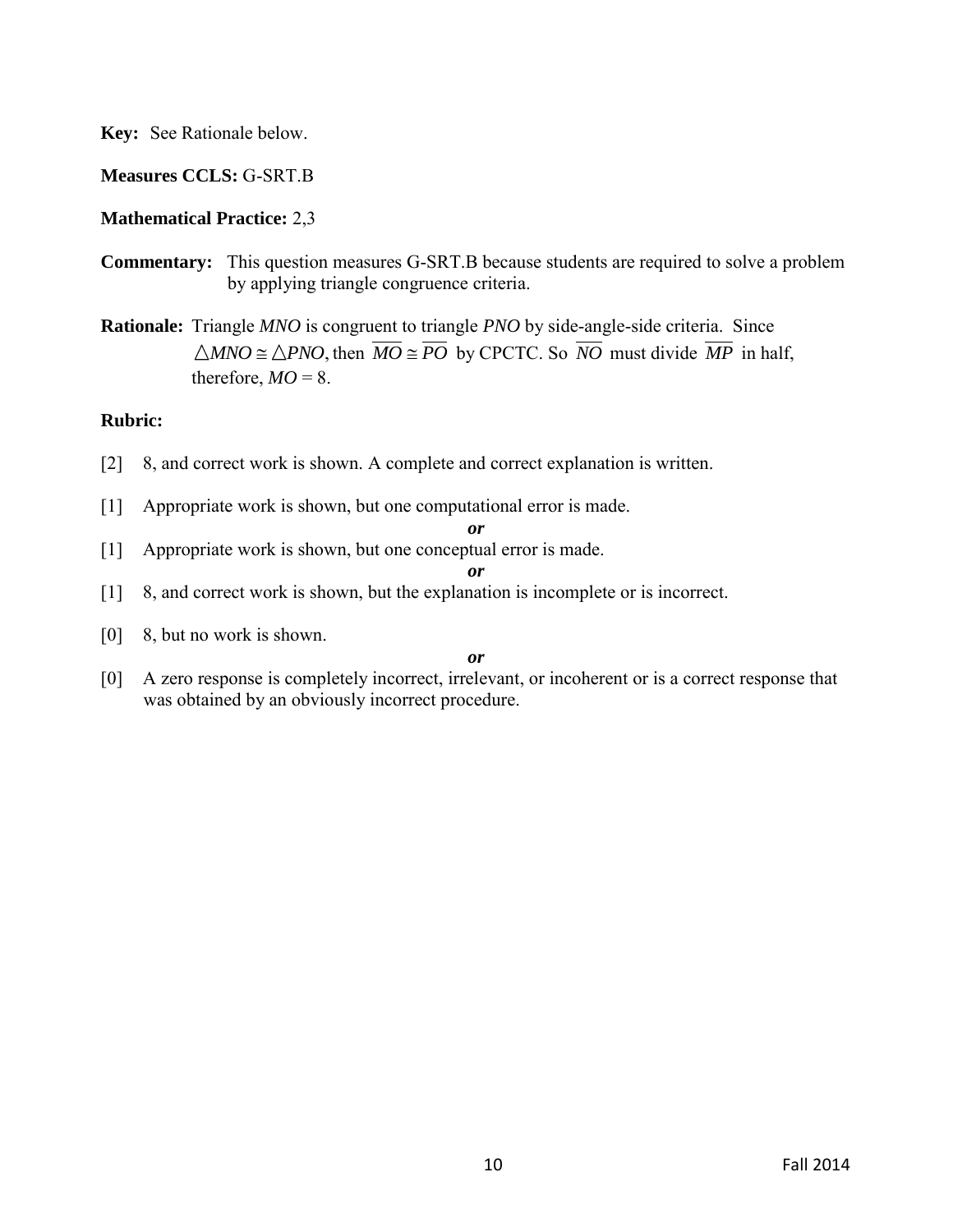6 A contractor needs to purchase 500 bricks. The dimensions of each brick are 5.1 cm by 10.2 cm by 20.3 cm, and the density of each brick is  $1920 \text{ kg/m}^3$ .

 The maximum capacity of the contractor's trailer is 900 kg. Can the trailer hold the weight of 500 bricks? Justify your answer.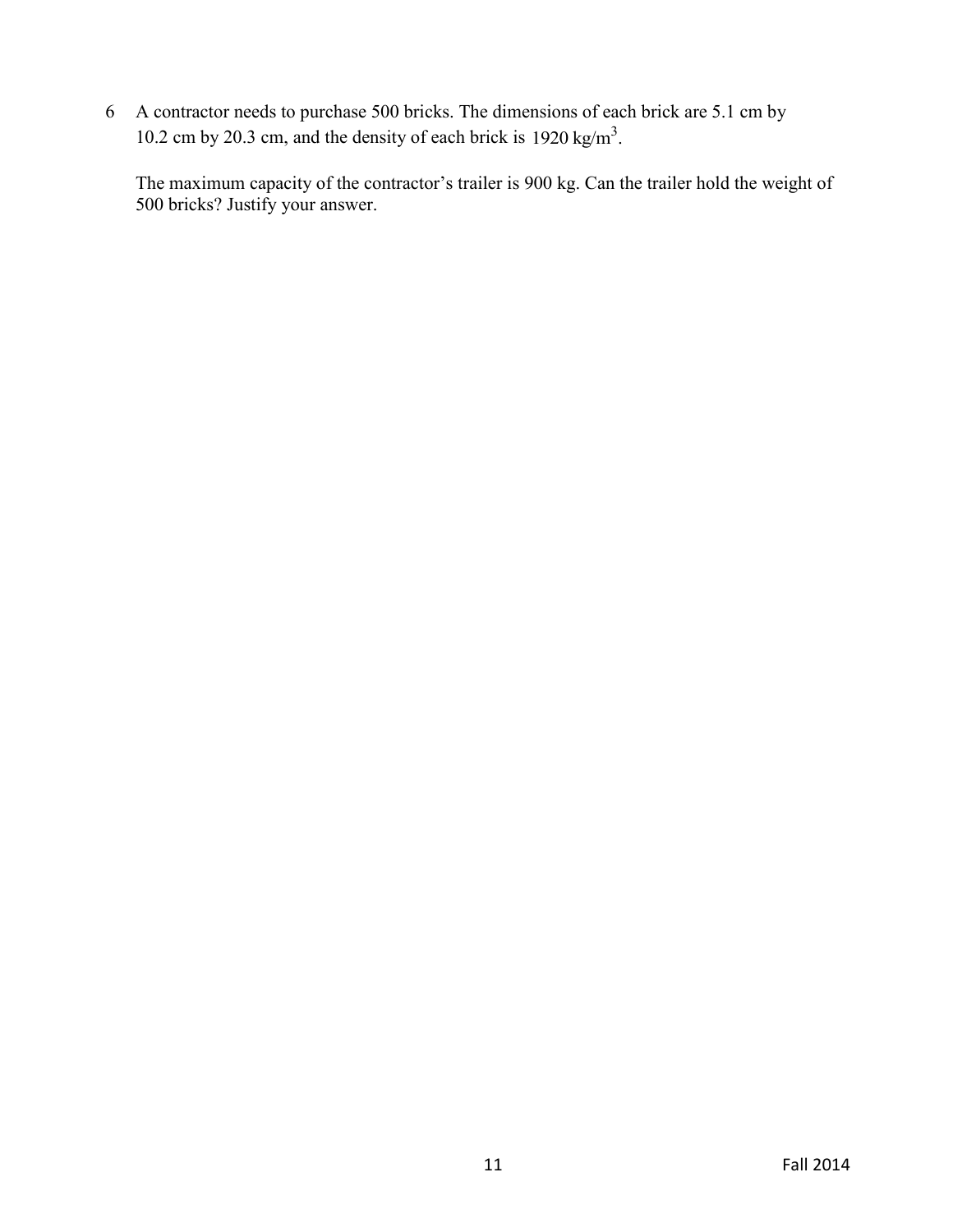#### **Measures CCLS:** G-MG.A

#### **Mathematical Practice:** 4,6

**Commentary:** This question measures G-MG.A because students are required to apply modeling, density, and volume to solve a weight-constraint problem.

| <b>Rationale:</b> | 5.1 cm<br>0.2 cm                    | $V_{Total} = 500(1056.006)$ cm <sup>3</sup>     |
|-------------------|-------------------------------------|-------------------------------------------------|
|                   | 20.3 cm                             | $V_{Total} = 528,003 \text{ cm}^3$              |
|                   | $V_{brick} = (5.1)(10.2)(20.3)$     | $V_{Total} = \frac{528,003}{100^3} \text{ m}^3$ |
|                   | $V_{brick} = 1056.006 \text{ cm}^3$ | $V_{Total} = 0.528003 \text{ m}^3$              |

*Total Weight* = (1920)(0.528003)

Total Weight  $\approx 1013$  kg

 The trailer cannot hold the weight of 500 bricks. The total weight of all the bricks is approximately 1013 kg and since the trailer can only hold 900 kg, the weight of 500 bricks is too much for the trailer.

#### **Rubric:**

- [2] No, and correct work is shown.
- [1] Appropriate work is shown, but one computational error is made.
- [1] Appropriate work is shown, but one conceptual error is made.

*or* 

*or*

- [1] 0.528003, the total volume of the bricks is found, but no further correct work is shown.
- [0] No, but no work is shown.

#### *or*

[0] A zero response is completely incorrect, irrelevant, or incoherent or is a correct response that was obtained by an obviously incorrect procedure.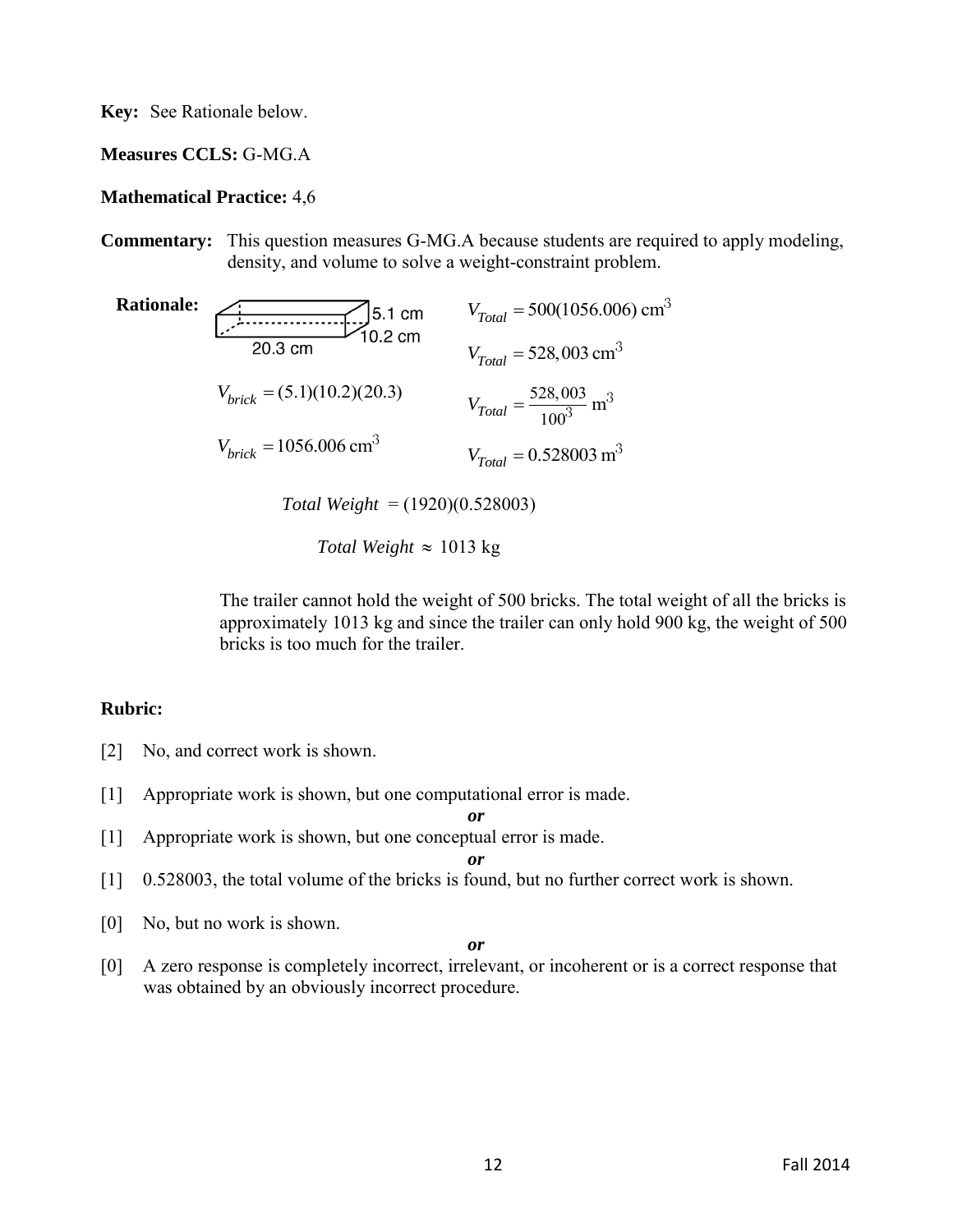7 In right triangle *ABC* with the right angle at *C*, sin  $A = 2x + 0.1$  and cos  $B = 4x - 0.7$ . Determine and state the value of *x*. Explain your answer.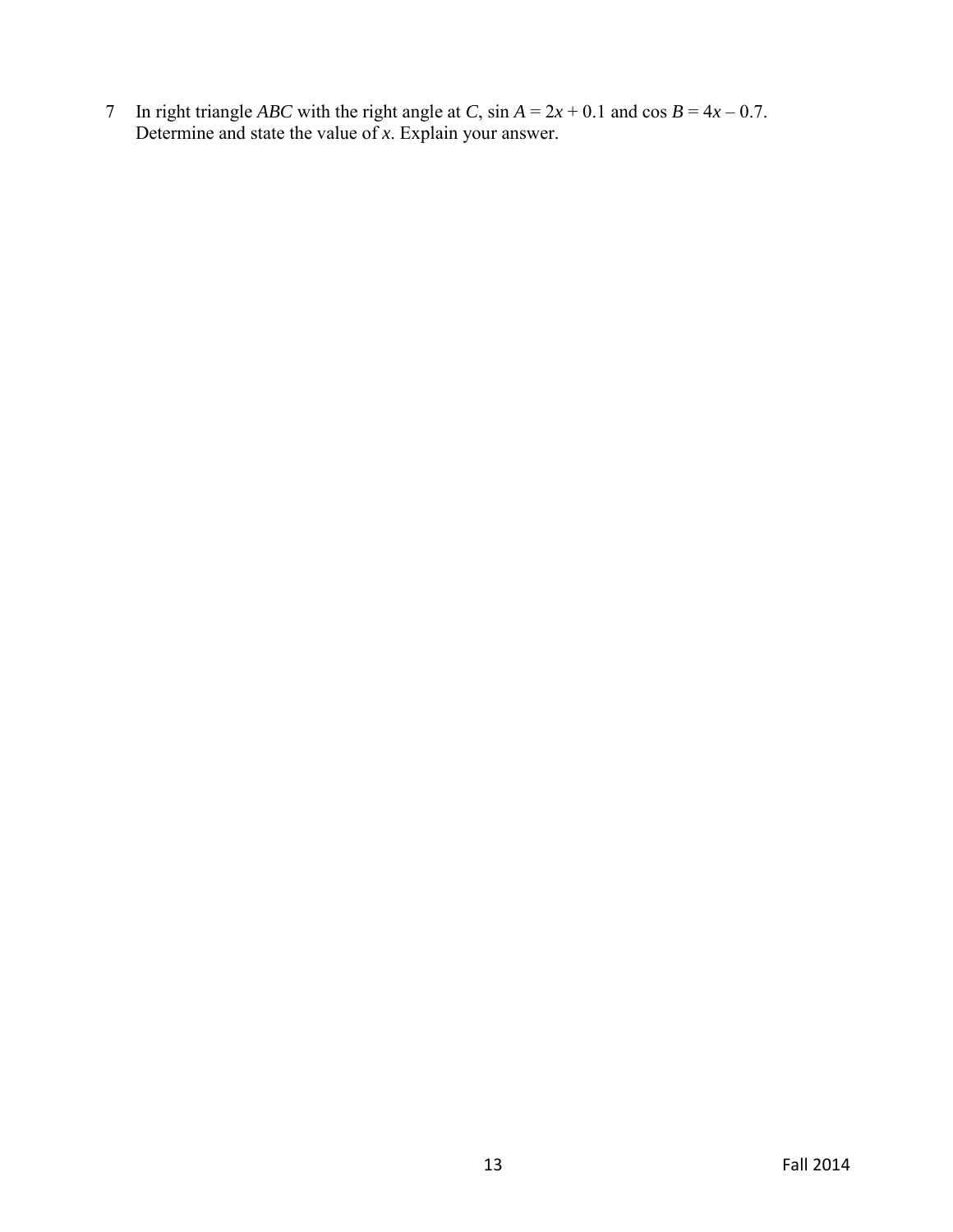## **Measures CCLS:** G-SRT.C

## **Mathematical Practice:** 7

**Commentary:** This question measures G-SRT.C because students are required to apply their knowledge of right triangle trigonometry: that the sine of an acute angle is equal to the cosine of its complement.

**Rationale:** 
$$
4x - 0.7 = 2x + 0.1
$$
  
 $2x - 0.7 = 0.1$   
 $2x = 0.8$   
 $x = 0.4$ 

Sin *A* is the ratio of the opposite side and the hypotenuse while cos *B* is the ratio of the adjacent side and the hypotenuse. The side opposite angle *A* is the same side as the side adjacent to angle *B*, therefore, the  $\sin A = \cos B$ .

## **Rubric:**

- [2] 0.4, and correct work is shown. A correct explanation is written.
- [1] Appropriate work is shown, but one computational error is made.

*or* 

[1] Appropriate work is shown, but one conceptual error is made.

*or* 

- [1] 0.4, but the explanation is incomplete or is missing.
- [0] A zero response is completely incorrect, irrelevant, or incoherent or is a correct response that was obtained by an obviously incorrect procedure.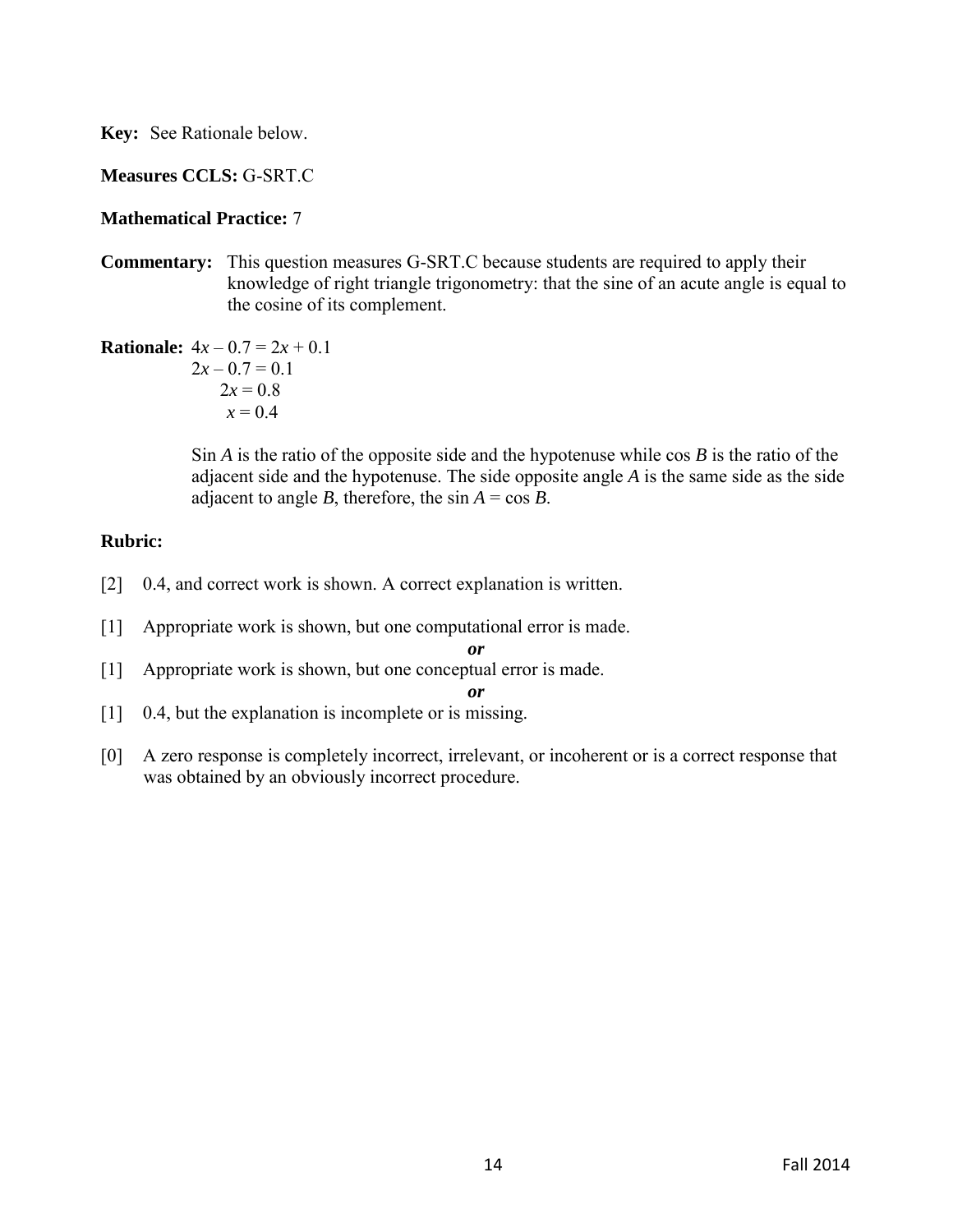8 Given right triangles *ABC* and *DEF* where  $\angle C$  and  $\angle F$  are right angles,  $AC \cong DF$  and  $\overline{CB} \cong \overline{FE}$ . Describe a precise sequence of rigid motions which would show  $\triangle ABC \cong \triangle DEF$ .

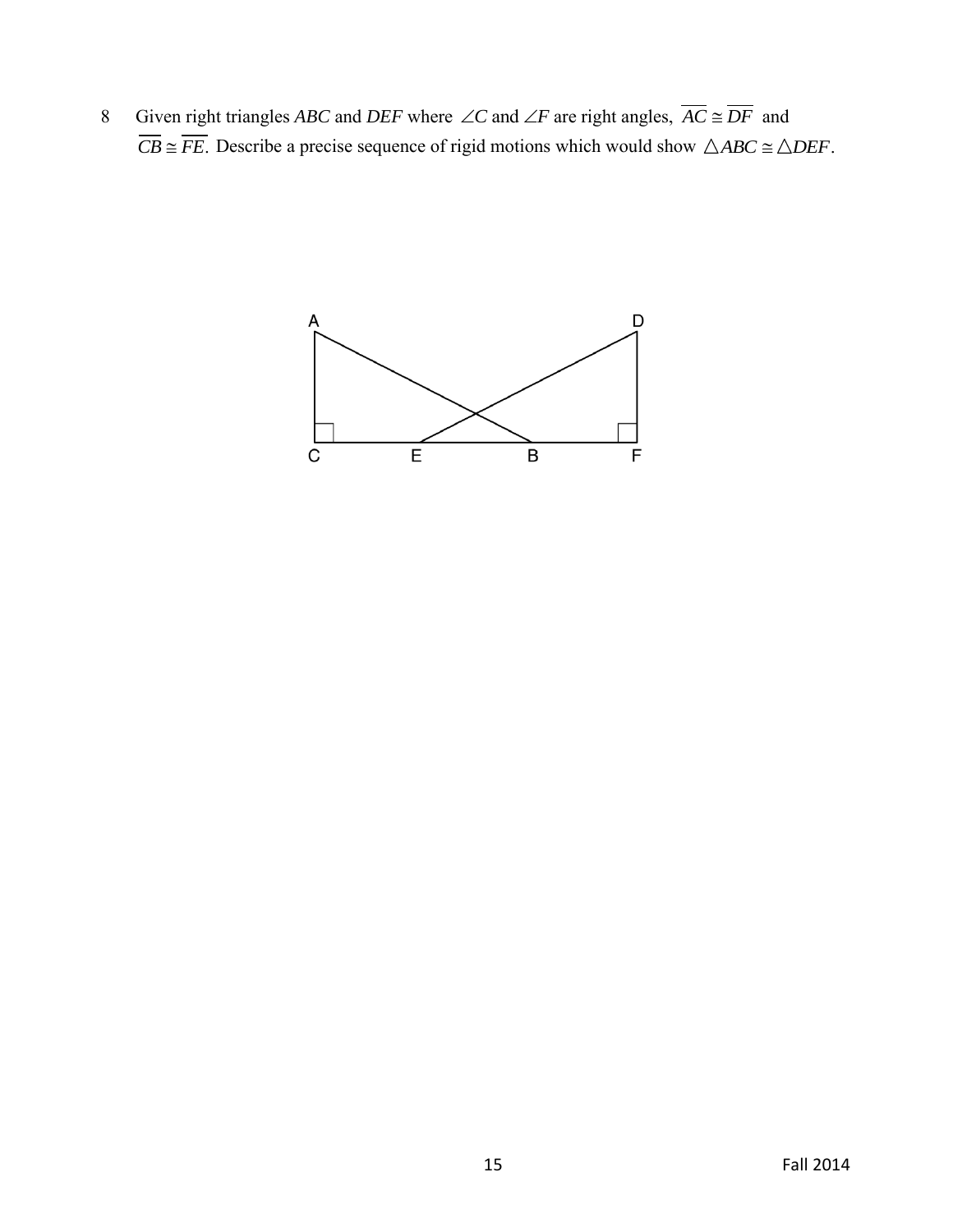## **Measures CCLS:** G-CO.A

## **Mathematical Practice:** 3,6

- **Commentary:** This question measures G-CO.B because students are required to describe a sequence of rigid motions that will carry one triangle onto another.
- **Rationale:** Translate triangle *ABC* along line *CF* such that point *C* maps onto point *F*, resulting in image  $\triangle A'B'C'$ . Then reflect  $\triangle A'B'C'$  over the line *DF* such that  $\triangle A'B'C'$  maps onto  $\triangle DEF$

or

Reflect  $\triangle ABC$  over the perpendicular bisector of *EB* such that  $\triangle ABC$  maps onto *DEF*.

## **Rubric:**

- [2] A correct precise sequence of transformations is written.
- [1] Appropriate transformations are written, but mapping of corresponding points is not written or is written incorrectly.
	- *or*
- [1] One correct precise transformation is written.

*or*

- [1] Appropriate work is shown, but one conceptual error is made.
- [0] A zero response is completely incorrect, irrelevant, or incoherent or is a correct response that was obtained by an obviously incorrect procedure.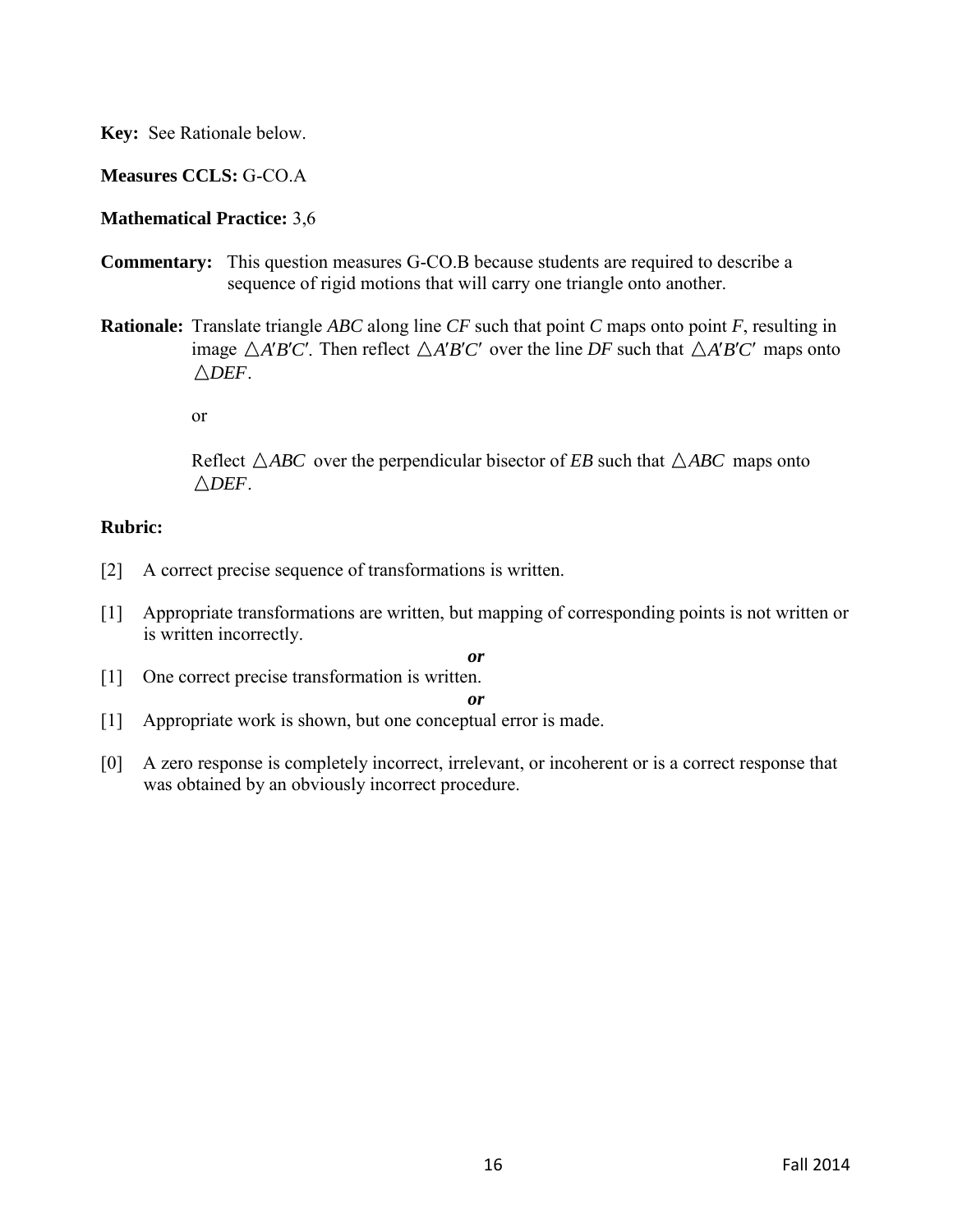9 Using a compass and straightedge, construct an altitude of triangle *ABC* below. [Leave all construction marks.]

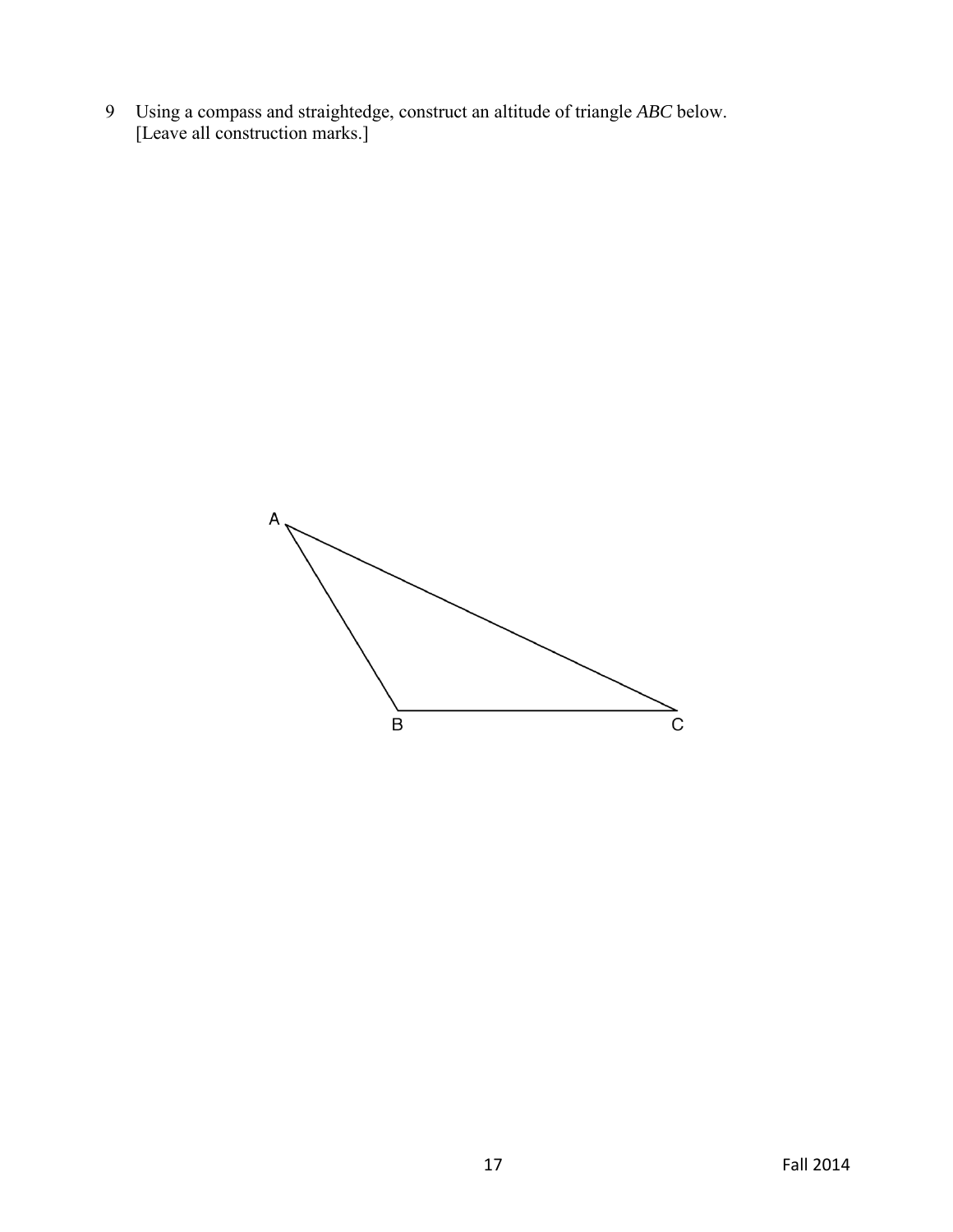**Measures CCLS:** G-CO.D

## **Mathematical Practice:** 5,6

**Commentary:** This question measures G-CO.D because students are required to construct an altitude of a triangle.

**Rationale:** 

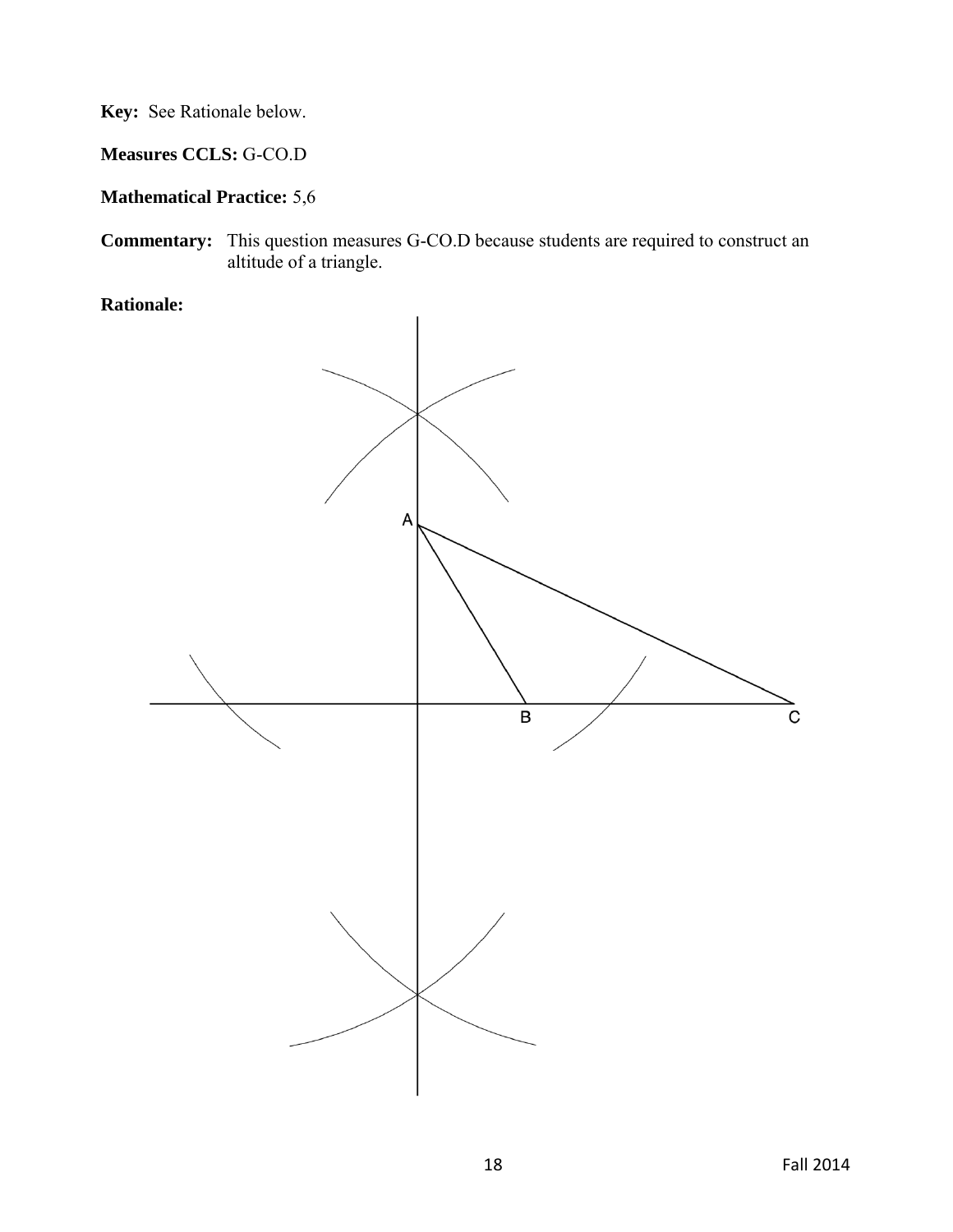## **Rubric:**

- [2] A correct construction is drawn showing all appropriate arcs, and the altitude is drawn.
- [1] Appropriate construction arcs are drawn, but one construction error is made, such as not drawing in the altitude.
- [0] A drawing that is not an appropriate construction is shown.

*or* 

[0] A zero response is completely incorrect, irrelevant, or incoherent or is a correct response that was obtained by an obviously incorrect procedure.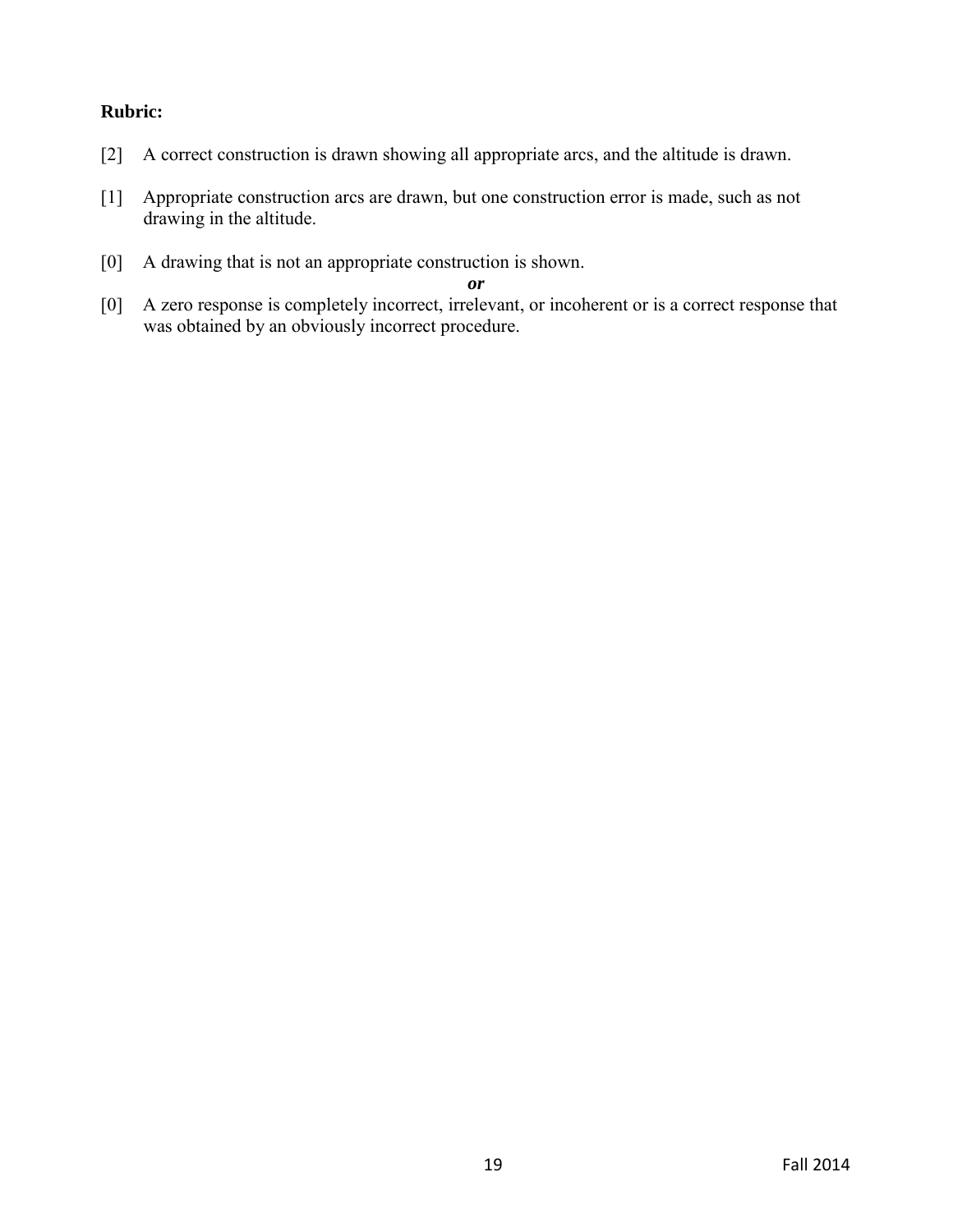10 Prove the sum of the exterior angles of a triangle is 360°.

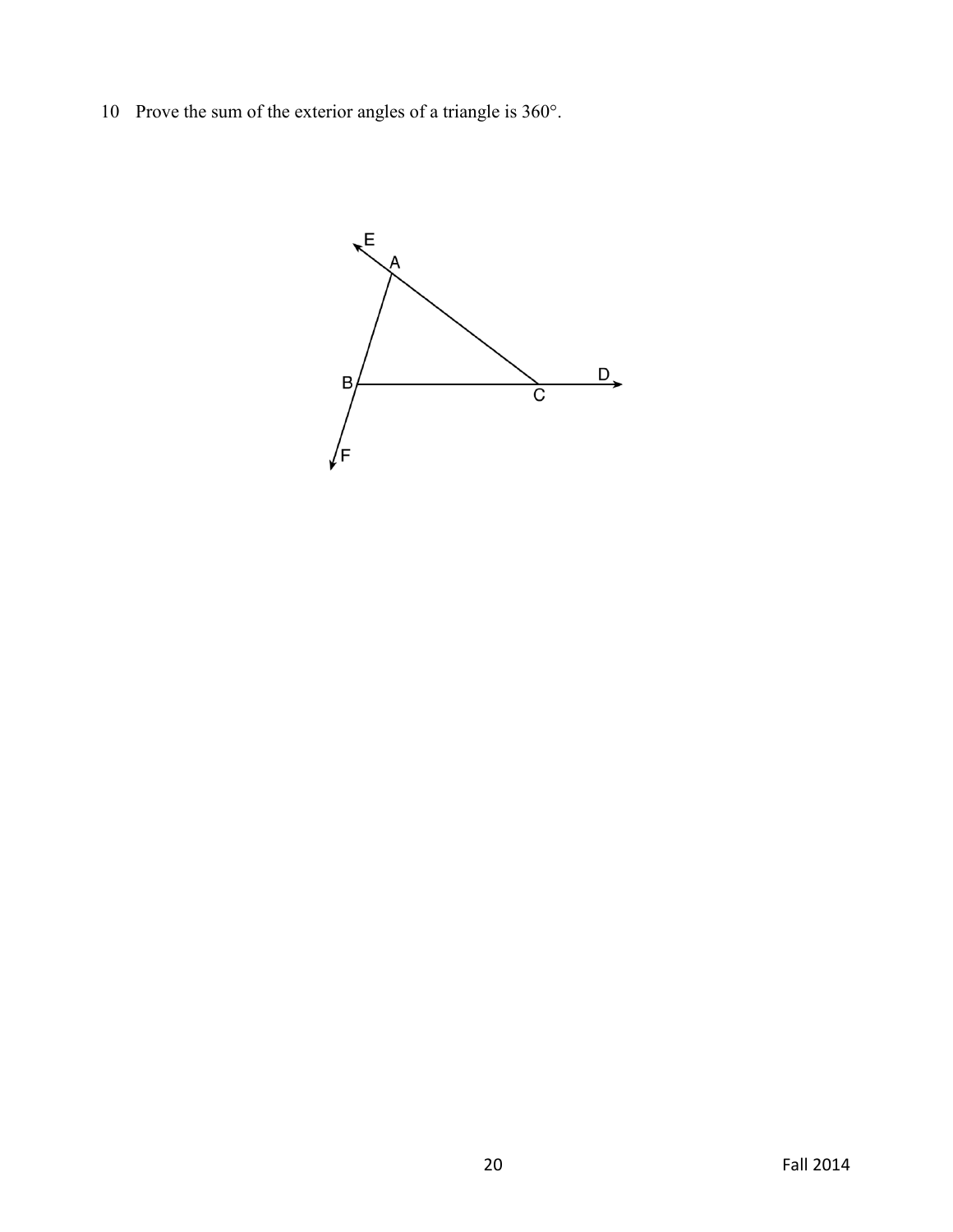## **Measures CCLS:** G-CO.C

## **Mathematical Practice:** 3

- **Commentary:** This question measures G-CO.C because students are required to prove the theorem: the sum of the exterior angles of a triangle equals 360°.
- **Rationale:** As the sum of the measures of the angles of a triangle is  $180^{\circ}$ ,  $m\angle ABC + m\angle BCA +$  $m\angle CAB = 180^\circ$ . Each interior angle of the triangle and its exterior angle form a linear pair. Linear pairs are supplementary, so  $m\angle ABC + m\angle FBC = 180^{\circ}$ ,  $m\angle BCA +$ m  $\angle$ CAB – 180. Each interior angle of the triangle and its exterior angle form a finear pair. Linear pairs are supplementary, so  $m\angle ABC + m\angle FBC = 180^\circ$ ,  $m\angle BCA + m\angle DCA = 180^\circ$ , and  $m\angle CAB + m\angle EAB = 180^\circ$ . By addition, the sum o pairs is 540°. When the angle measures of the triangle are subtracted from this sum, the result is 360°. So, the sum of the exterior angles of a triangle is 360°.

## **Rubric:**

- [4] A complete and correct proof that includes a concluding statement is written.
- [3] A proof is written that demonstrates a thorough understanding of the method of proof and contains no conceptual errors, but one statement and/or reason is missing or is incorrect, or the concluding statement is missing.
- [2] A proof is written that demonstrates a good understanding of the method of proof and contains no conceptual errors, but two statements and/or reasons are missing or are incorrect.

*or* 

- [2] A proof is written that demonstrates a good understanding of the method of proof, but one conceptual error is made.
- [1] Only one correct relevant statement and reason are written.
- [0] The "given" and/or the "prove" statements are written, but no further relevant statements are written.

*or* 

[0] A zero response is completely incorrect, irrelevant, or incoherent or is a correct response that was obtained by an obviously incorrect procedure.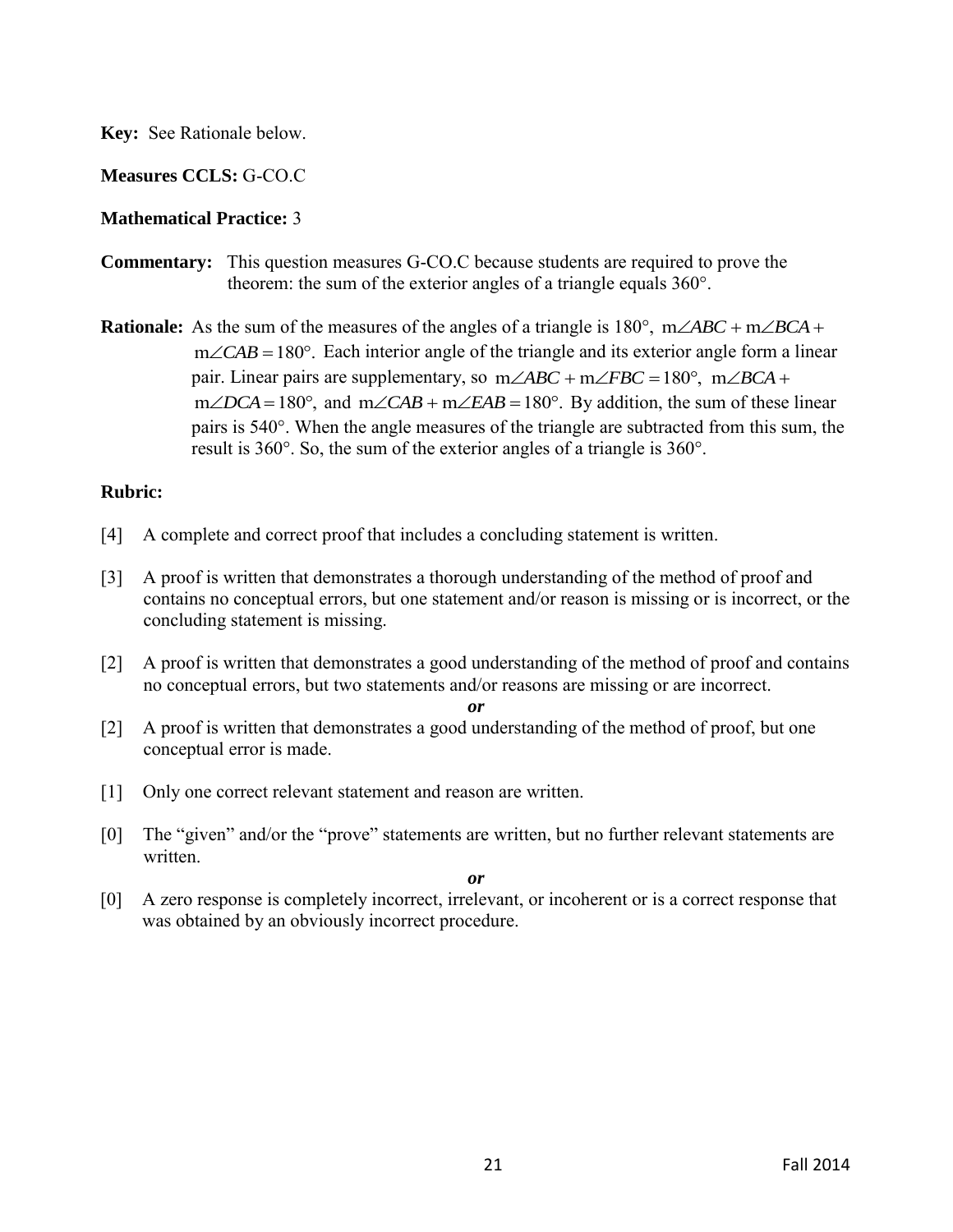11 In rhombus *MATH*, the coordinates of the endpoints of the diagonal *MT* are *M*(0,–1) and *T*(4,6). Write an equation of the line that contains diagonal *AH*. [Use of the set of axes below is optional.]

Using the given information, explain how you know that your line contains diagonal *AH*.

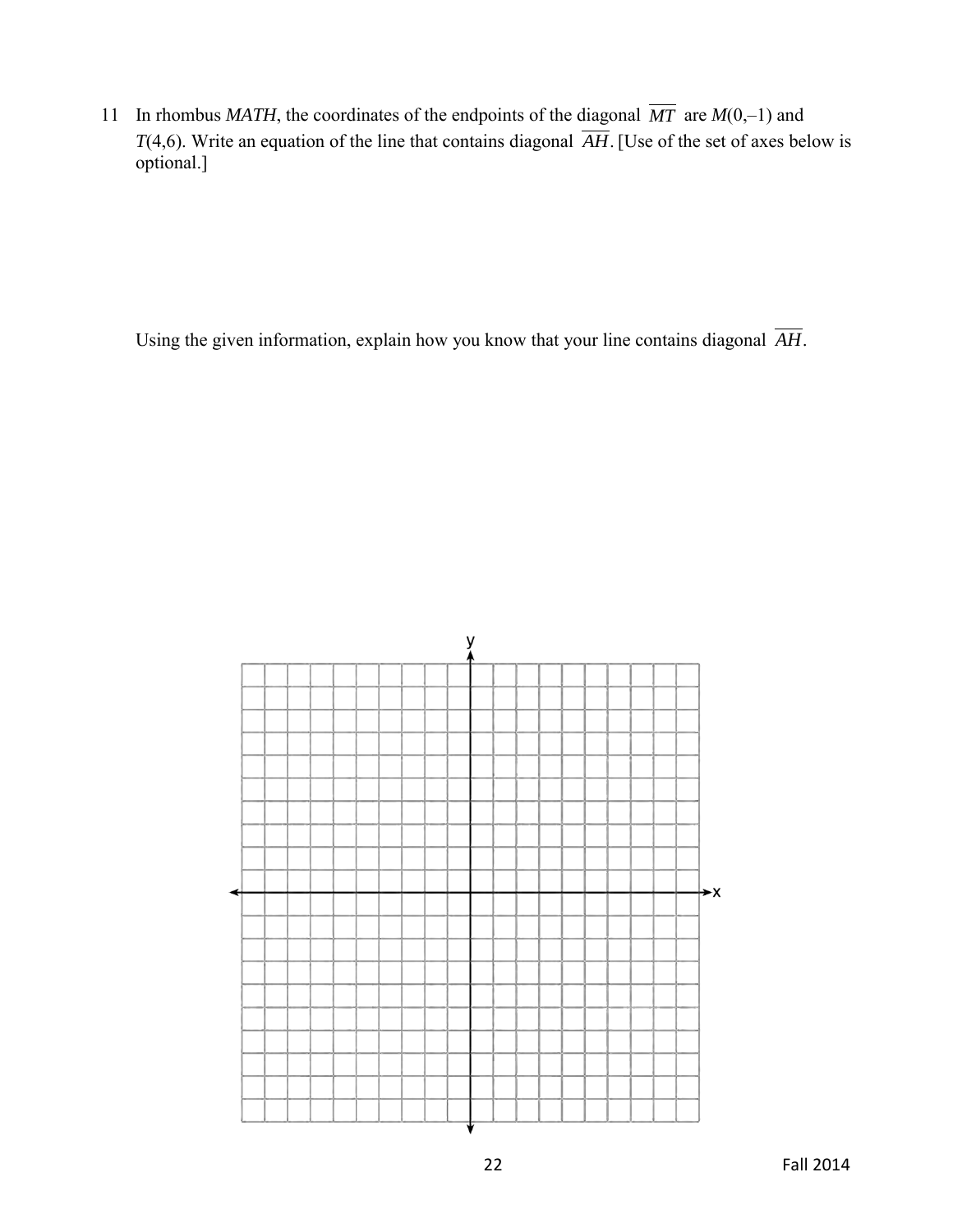**Measures CCLS:** G-GPE.B

#### **Mathematical Practice:** 1,3

**Commentary:** This question measures G-GPE.B because students are required to use the slope criteria for perpendicular lines to solve a geometric problem.

**Rationale:** Midpoint of *MT* Slope of *MT* Perpendicular slope  $\left(\frac{4+0}{1}, \frac{6-1}{1}\right)$  $\left(\frac{4+0}{2}, \frac{6-1}{2}\right)$   $m = \frac{6-1}{4-0}$  $4 - 0$  $m = \frac{6 - 4}{1}$  $\overline{\phantom{a}}$  $=$ 4 7  $\perp$ *m* =  $-$ 5  $\left(2,\frac{5}{2}\right)$ 7 4 *m*

The diagonals, MT and AH, of rhombus MATH are perpendicular bisectors of each other.

#### **Rubric:**

- [4] 4  $y - 2.5 = -\frac{4}{7}(x - 2)$  or equivalent equation, and a correct explanation is written.
- [3] Appropriate work is shown, but one computational or graphing error is made.
- $[3]$   $y-2.5=-\frac{4}{5}$  $y - 2.5 = -\frac{4}{7}(x - 2)$  is written, but the explanation is incorrect or missing.
- [2] Appropriate work is shown, but one conceptual error is made.
- $[2] -\frac{4}{5}$ 7  $-\frac{1}{\epsilon}$ , the slope of *AH*, and (2,2.5), the midpoint of the diagonals, are found, but no further correct work is shown.

*or*

*or*

[1] Appropriate work is shown, but one computational or graphing error and one conceptual error are made.

*or*

- $[1] -\frac{4}{5}$ 7  $-\frac{4}{5}$ , slope of *AH*, or (2, 2.5), the midpoint of the diagonals is found, but no further correct work is shown.
- [0] A zero response is completely incorrect, irrelevant, or incoherent or is a correct response that was obtained by an obviously incorrect procedure.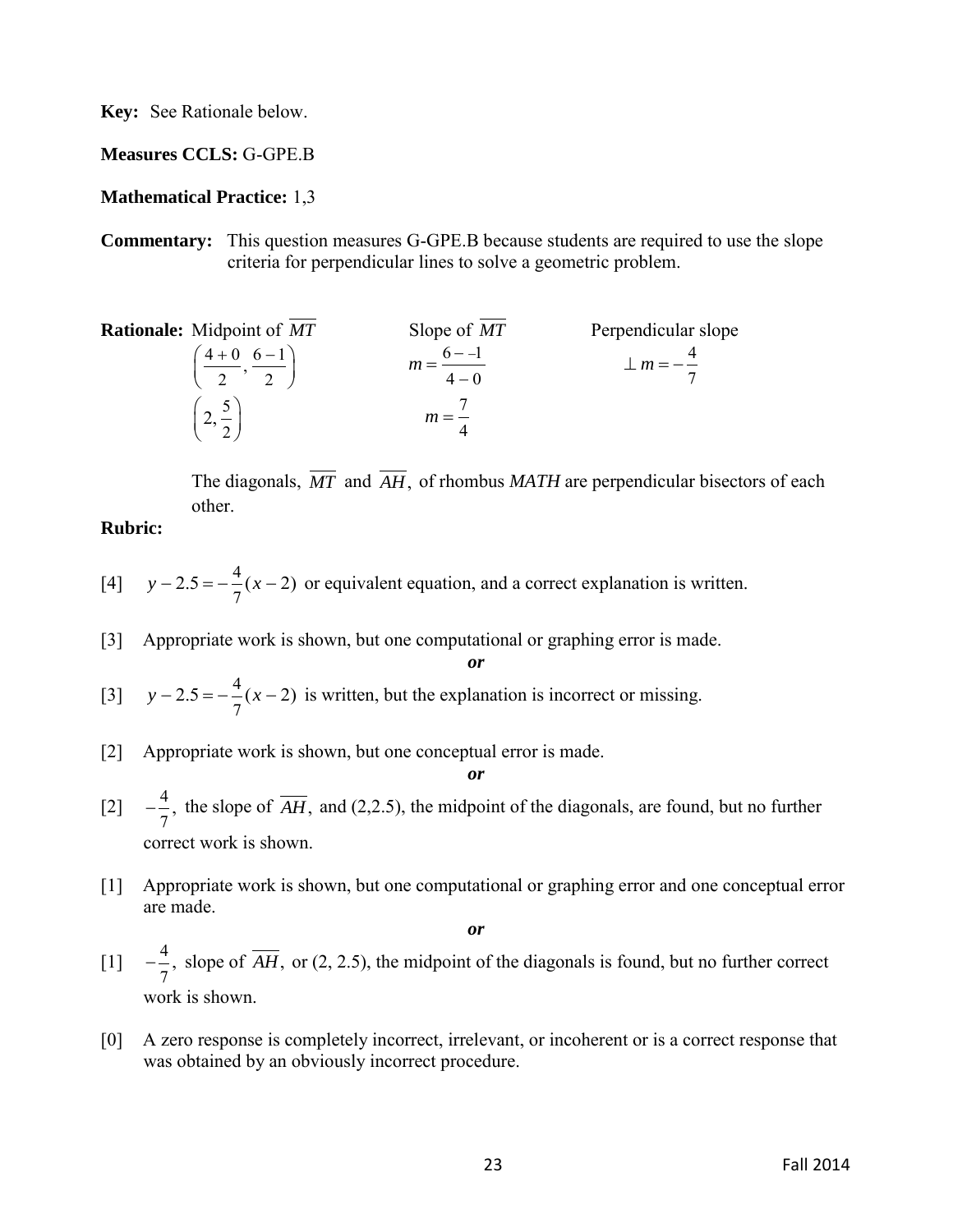12 Using a straightedge and compass, construct a square inscribed in circle *O* below. [Leave all construction marks.]



 Determine the measure of the arc intercepted by two adjacent sides of the constructed square. Explain your reasoning.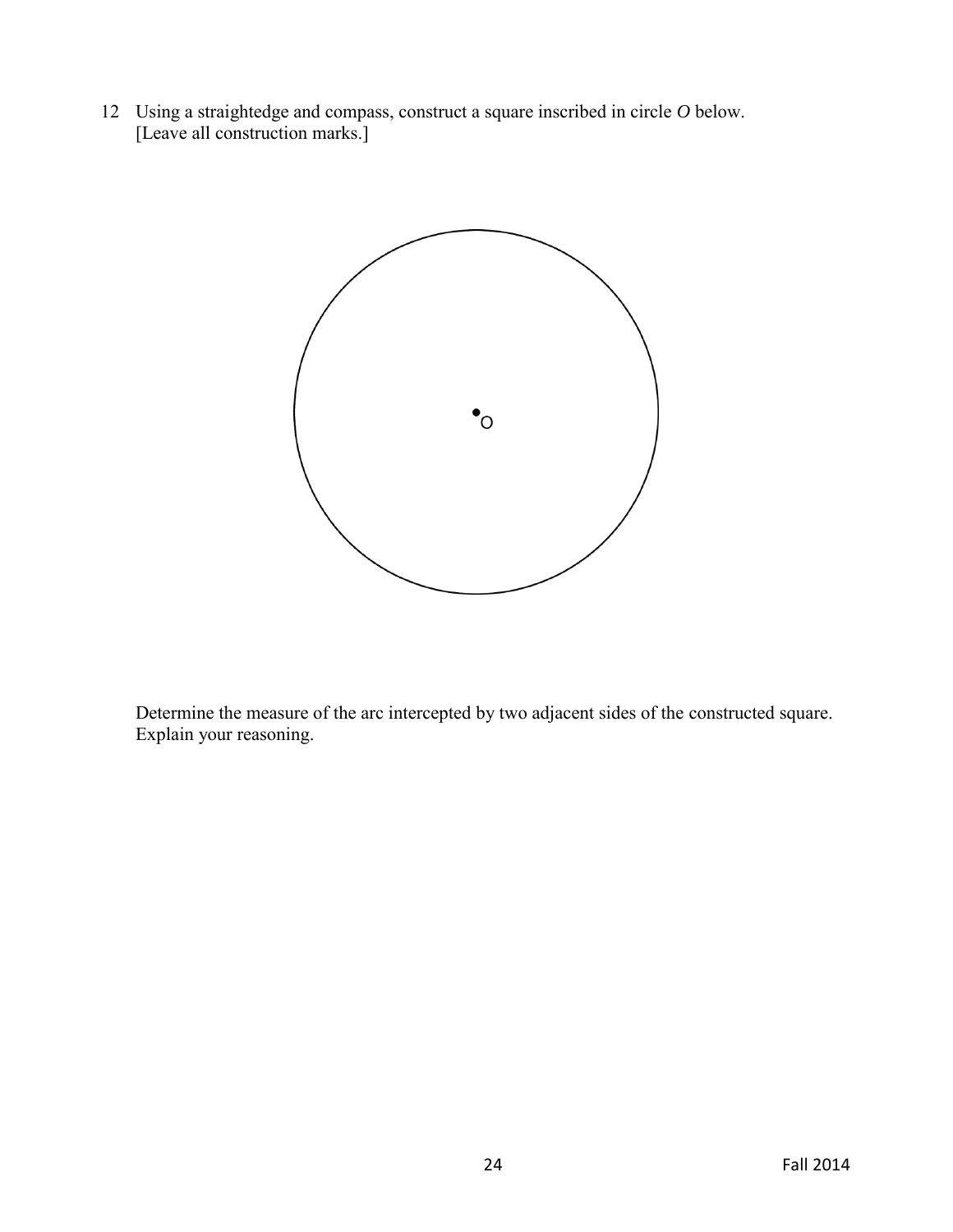**Measures CCLS:** G-CO.D

**Commentary:** This question measures G-CO.D because students are required to construct an inscribed square in a circle.



Since the square is inscribed, each vertex of the square is on the circle and the diagonals of the square are diameters of the circle, therefore, each angle of the square is an inscribed angle in the circle that intercepts the circle at the endpoints of the diameters. Each angle of the square, which is an inscribed angle, measures 90 degrees. Therefore, the measure of the arc intercepted by two adjacent sides of the square is 180 degrees because it's twice the measure of its inscribed angle.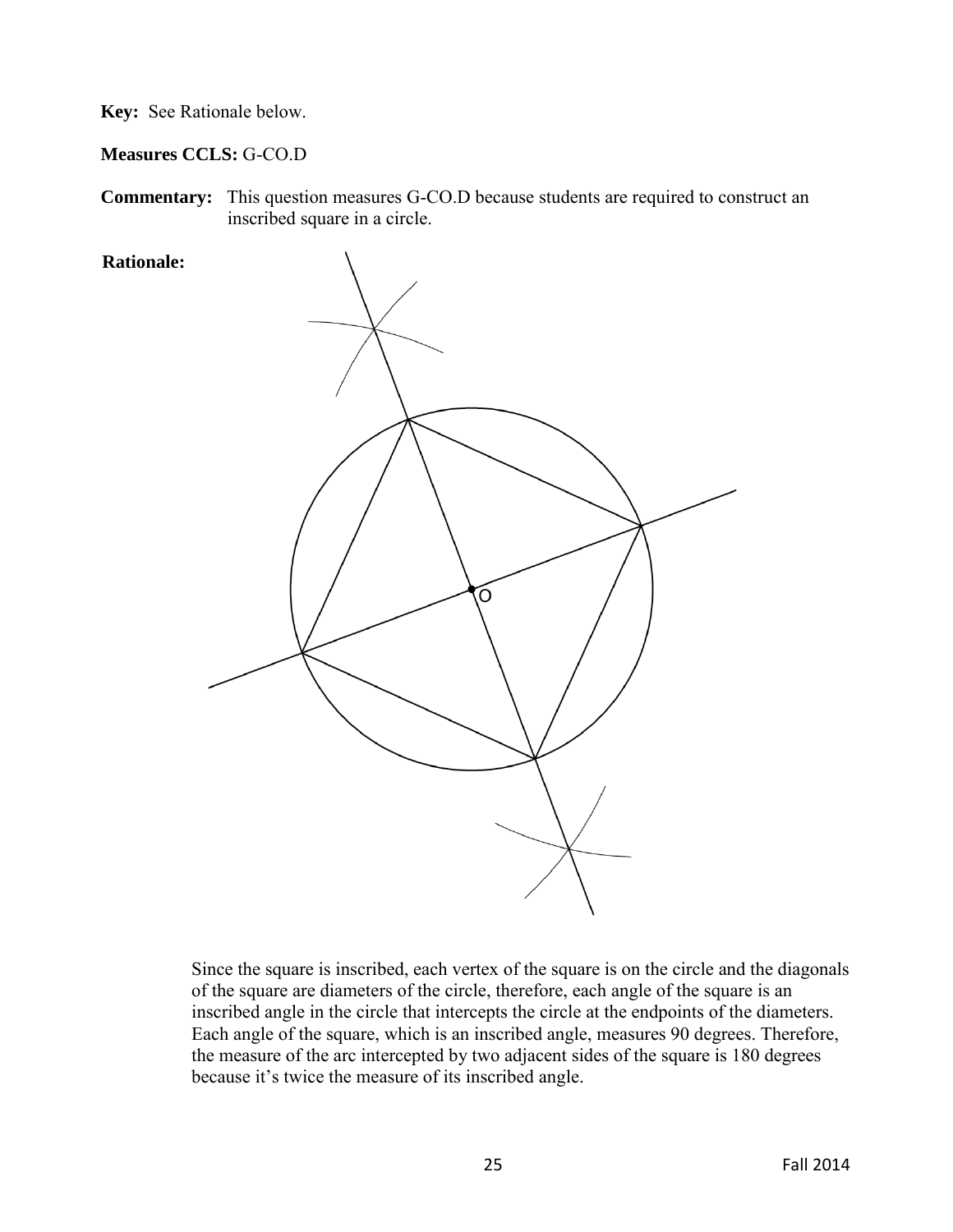## **Rubric:**

- [4] A correct construction is drawn showing all appropriate arcs, and 180°, and correct explanation is shown.
- [3] 180° with correct explanation, but one construction error is shown.

*or* 

- [3] A correct construction is drawn showing all appropriate arcs, but one computational error is made.
- [2] A correct construction is drawn showing all appropriate arcs, but no further correct work is shown.

*or* 

- [2] 180° with a correct explanation, but no further correct work is shown.
- [1] 180°, but no further correct work is shown.

*or* 

- [1] One construction error is made, and no further correct work is shown.
- [0] A zero response is completely incorrect, irrelevant, or incoherent or is a correct response that was obtained by an obviously incorrect procedure.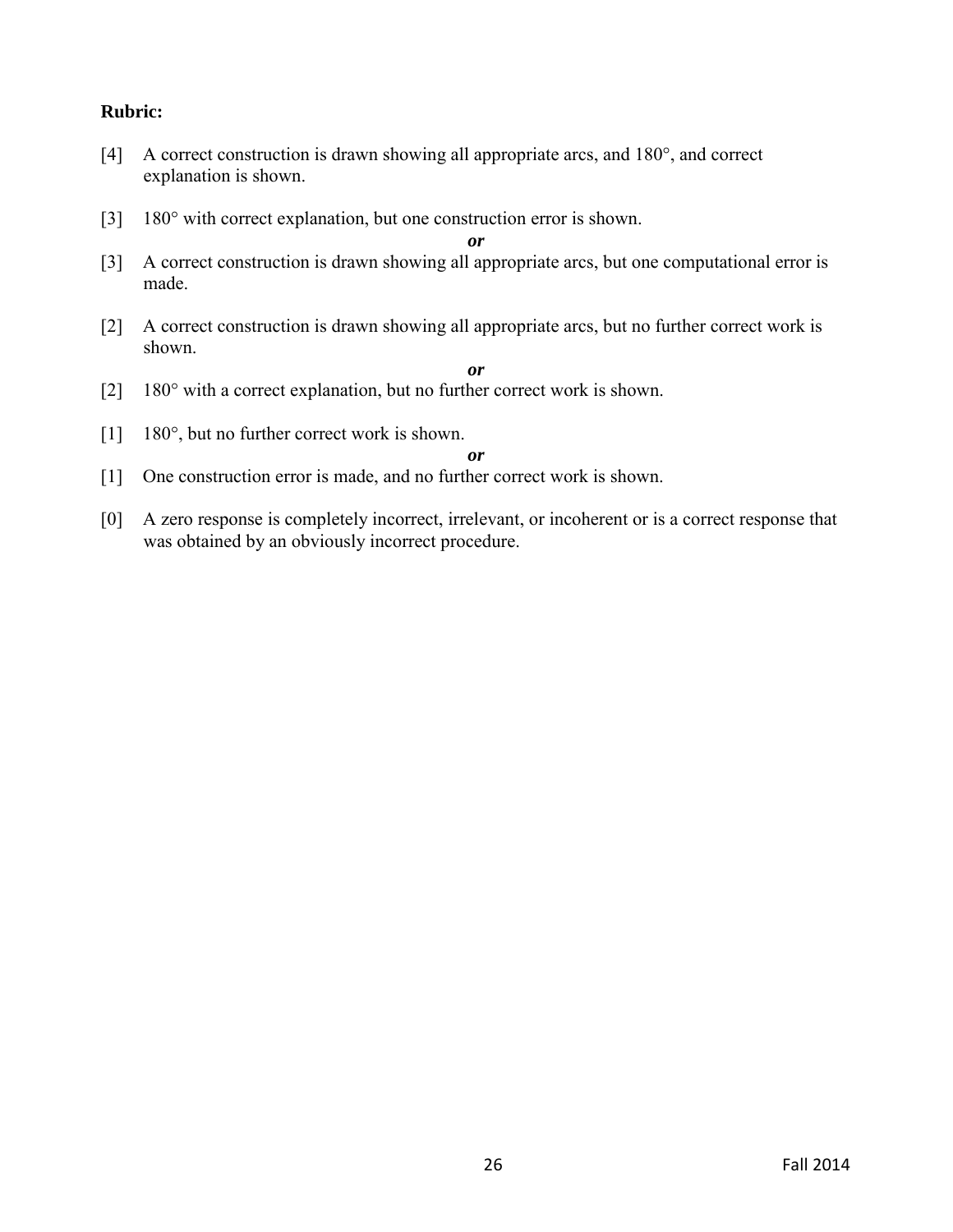13 The map below shows the three tallest mountain peaks in New York State: Mount Marcy, Algonquin Peak, and Mount Haystack. Mount Haystack, the shortest peak, is 4960 feet tall. Surveyors have determined the horizontal distance between Mount Haystack and Mount Marcy is 6336 feet and the horizontal distance between Mount Marcy and Algonquin Peak is 20,493 feet.



 The angle of depression from the peak of Mount Marcy to the peak of Mount Haystack is 3.47 degrees. The angle of elevation from the peak of Algonquin Peak to the peak of Mount Marcy is 0.64 degrees. What are the heights, to the *nearest foot*, of Mount Marcy and Algonquin Peak? Justify your answer.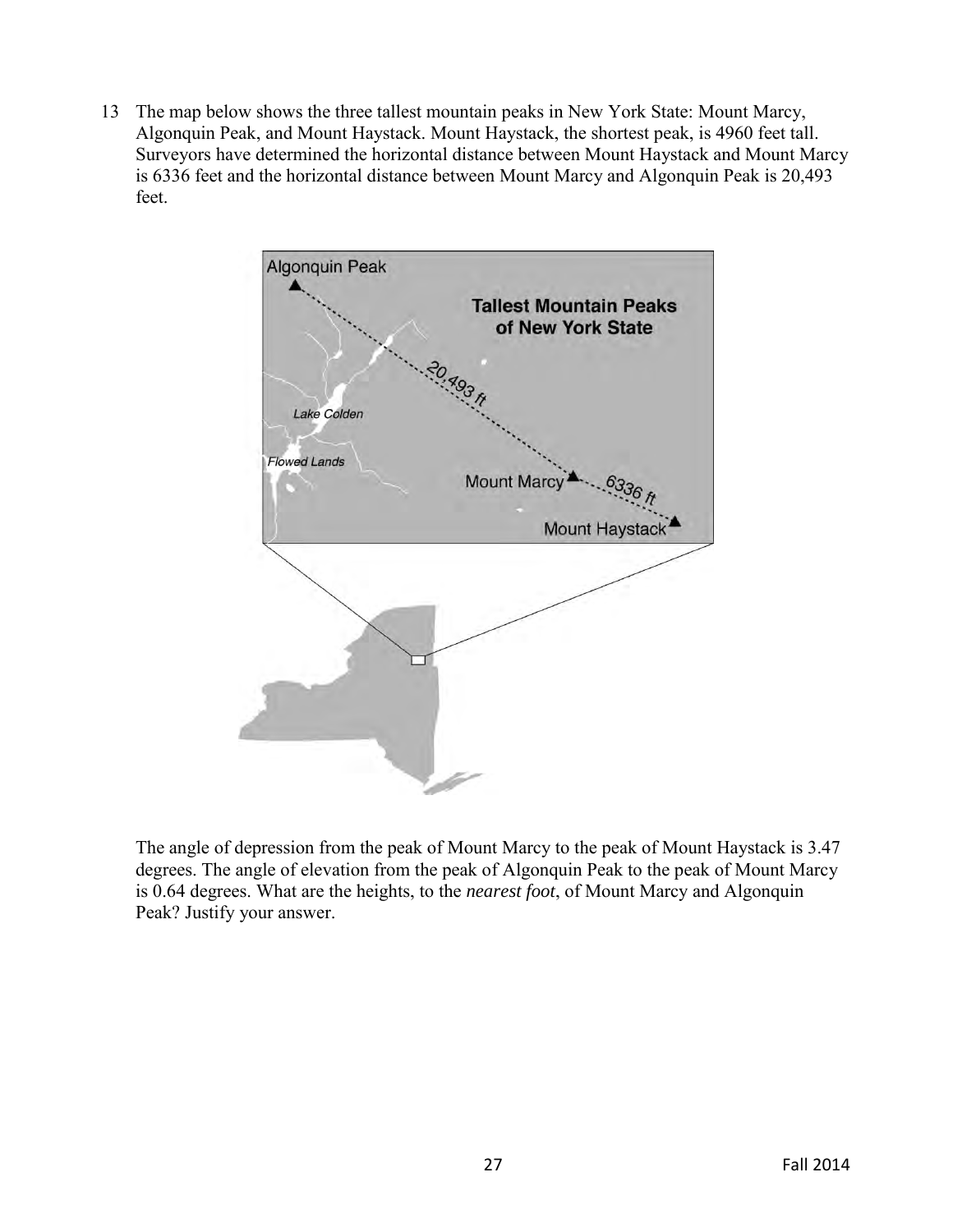**Measures CCLS:** G-SRT.C

#### **Mathematical Practice:** 4

**Commentary:** This question measures G-SRT.C because students are required to use trigonometric ratios to solve applied problems.



#### **Rubric:**

- [6] 5344, the height of Mount Marcy, and 5115, the height of Algonquin, and correct work is shown.
- [5] Appropriate work is shown, but one computational or rounding error is made.
- [4] Appropriate work is shown, but two computational or rounding errors are made.

[4] Appropriate work is shown, but one conceptual error is made.

[3] Appropriate work is shown, but three or more computational or rounding errors are made.

*or*